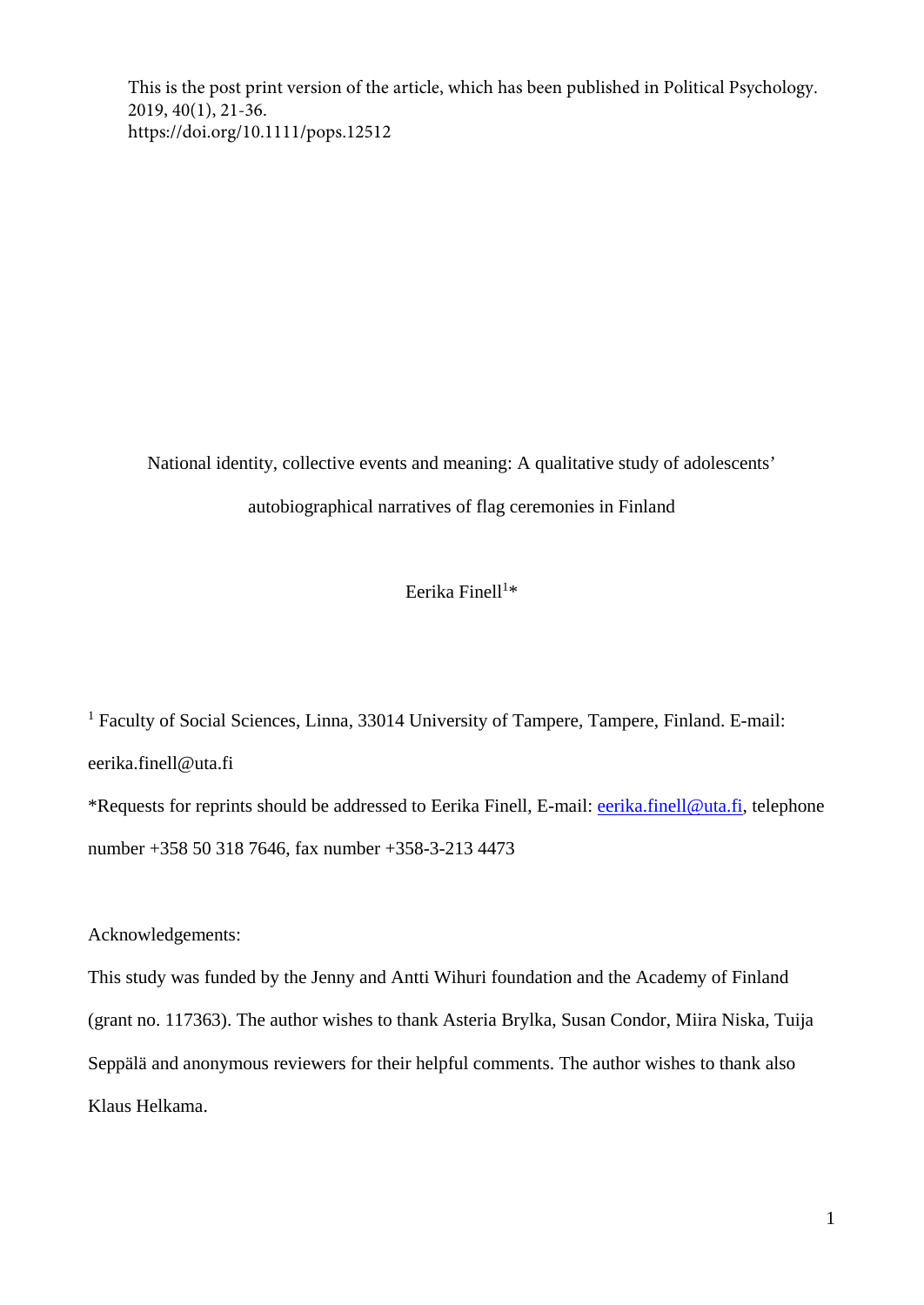# Abstract

Although collective events are central to group identity processes, little is known about how young people experience and remember national ceremonies in which they have participated. This qualitative study analyses 80 autobiographical narratives written by upper-secondary-school students about flag ceremonies from their past in Finland. The analysis reveals that the narratives fall into three categories (*(Dis)honoured*, *Deserved* and *Loved Flag*) according to how the social context, participants' actions, narrator's role and emotions are described, all of which combine to create a dense web of meanings associated with this common national ceremony. The results also indicate that different group contexts – family and peer group networks, and the national context – are inextricably linked in the narratives, and that the meanings associated with these contexts tend to fuse. The findings highlight the importance of analysing national collective events and related autobiographical memories to better understand the sources of national identity's emotional power.

Keywords: Collective events; national rituals; national identity; national symbols; meaning; qualitative research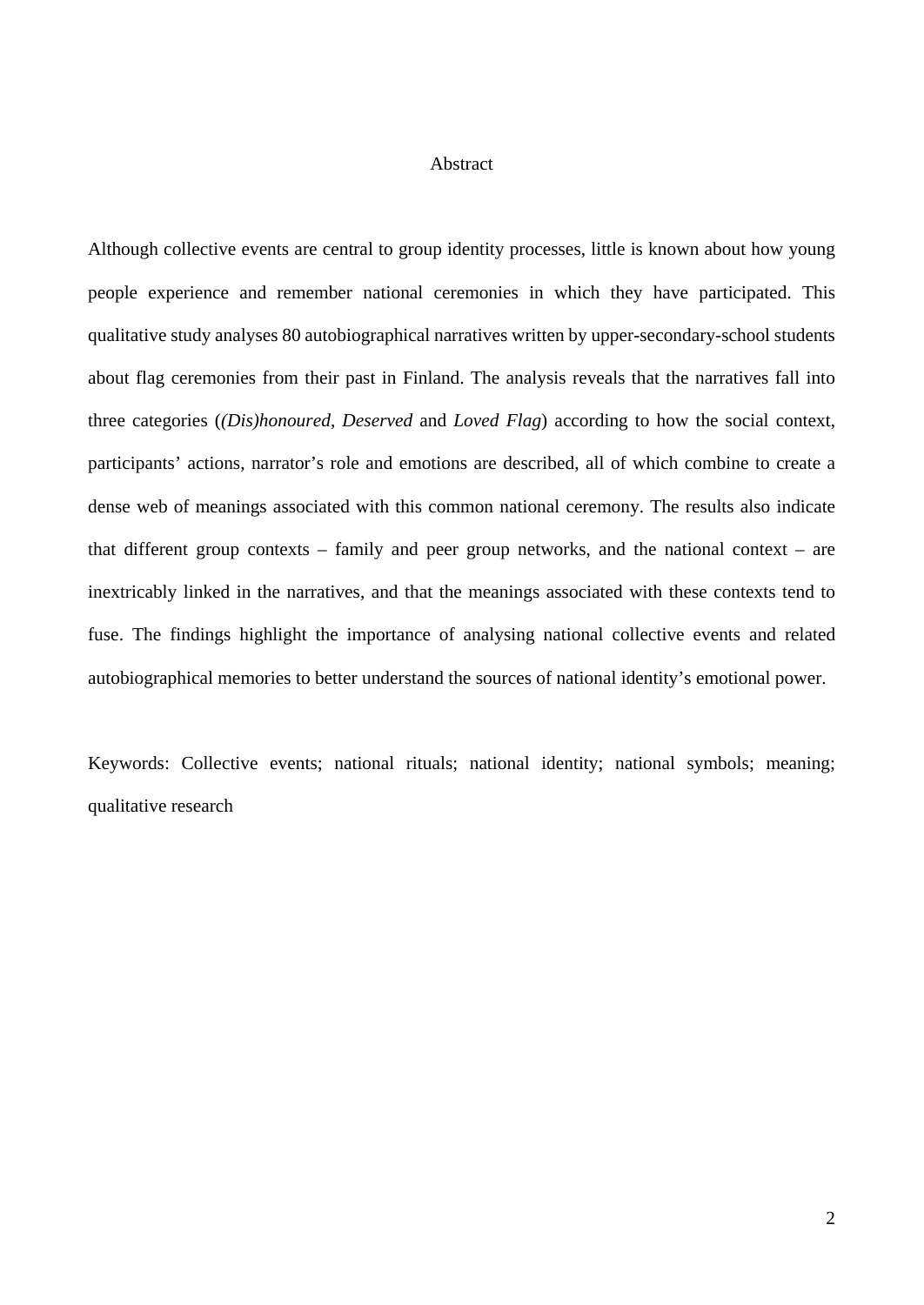## Introduction

Although sociopsychological research has not focused on the role of autobiographical memories in the construction of collective identities, it is clear that they are closely linked. First, autobiographical memories on cultural practices (e.g. listening to music), collective actions (e.g. joining a demonstration) or historical events (e.g. presidential elections) can constitute shared world views and experiences of common faith (Pennebaker, Paez & Rim, 1997; Schuman & Scott, 1989; van Dijck, 2006). Second, group-related autobiographical memories may give emotionally significant meanings to social categories, situate communities in experienced spaces, and provide them with a sense of belonging and being; these autobiographical memories can construct collective identities from 'inside' (Berenskoetter, 2014). Finally, such autobiographical memories can evolve into collective narratives which can be passed on to future generations as myths (Bell, 2003) or social representations (Liu & Hilton, 2005) and in this way they can secure the continuity of meaningful collective identities.

Since autobiographical memories play such an important role in the construction of collective identities, people with access to power try to create and control such memories (Bell, 2003; Connerton, 1989). Collective events that are routinely repeated in everyday life play an especially central role in this struggle for people's hearts and souls (Connerton, 1989); through them communities can create ties between the body-mind and relevant social categories. Previous research demonstrates that collective events allow participants to construct and express group identities(Klein, Spears & Reicher, 2007; O'Donnell, et al., 2016). They create experiences that enable people to feel connected with others, to be recognised as valued group members, to receive validation of their beliefs and emotional experiences, and to feel empowered (Drury & Reicher, 2005; Neville & Reicher, 2011). Furthermore, in collective events the social category associated with the group is given embodied, experienced form (e.g. Barsalou, Barbey, Simmons & Santos, 2005) and so these events are able to reproduce existing, often non-verbal, meanings and transmit them to younger generations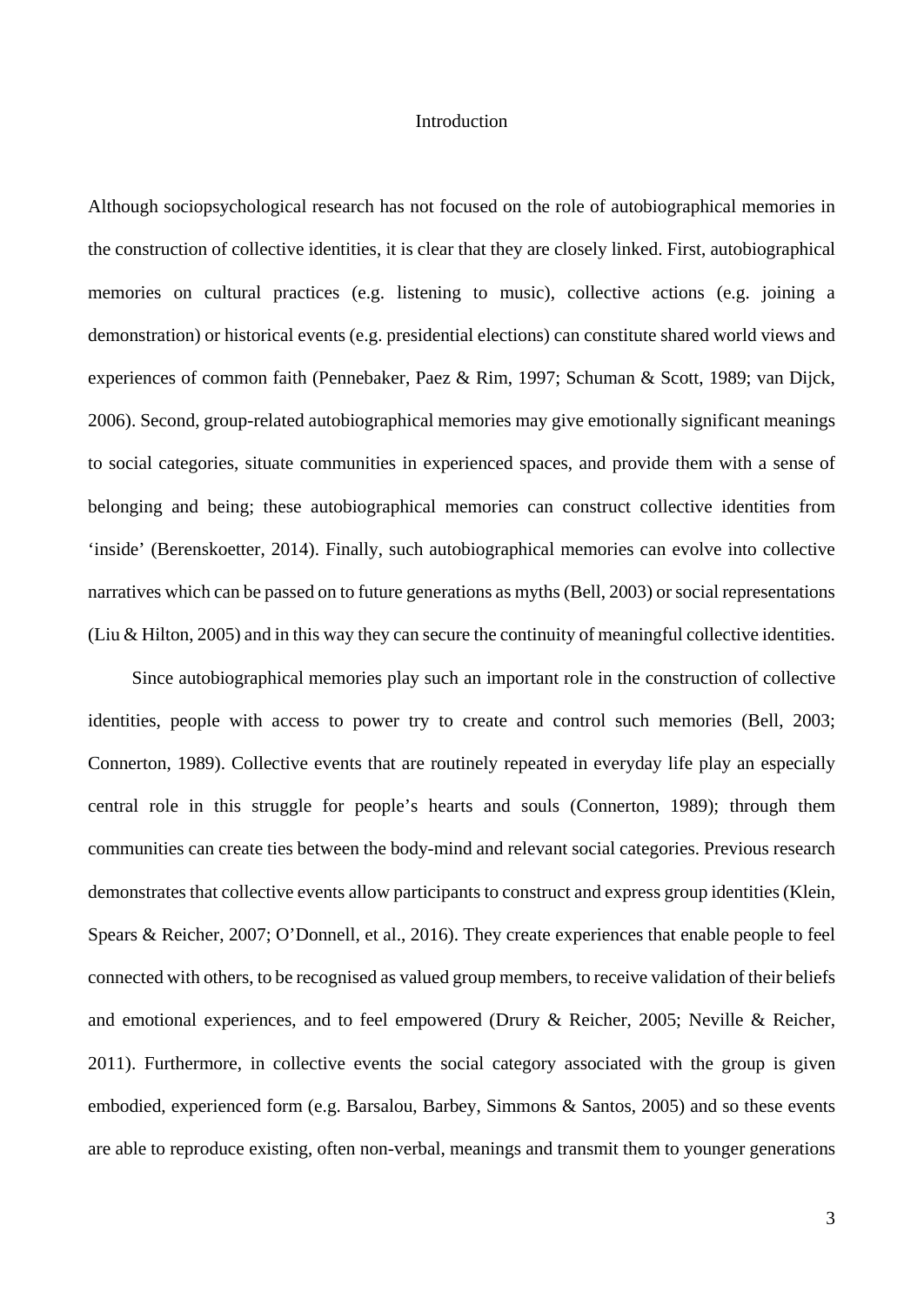(Connerton, 1989). Finally, the repetitive nature of these events produces shared, embodied habits which locate children and adolescents in stable social networks (Edensor, 2006) and ensure the embodied continuity of the collective's most important values and norms across generations (Connerton, 1989).

This study aims to increase the current understanding of national meaning-making and how national identities are constructed by analysing autobiographical memories of one routinely repeated collective event in nation-states: flag-raisings and related rituals (e.g. flag processions), which I refer to here as 'flag ceremonies'. The study qualitatively and inductively analyses the kinds of autobiographical memory of flag ceremonies that Finnish adolescents report, and how meaning is constructed in such memories in Finland. The purpose of studying autobiographical memories of these events is to help us to better understand how typical features of small groups, such as intimacy, become associated with a nation as a social category, and why national groups inspire loyalties that can be stronger even than those associated with close networks such as families. Analysing the interaction between the private and the collective is central to understanding the dynamics of nationalism and national identities (Bell, 2003). Although there is already a large literature on meanings, practices and attitudes associated with national flags (e.g. Becker et al., 2017; Ferguson & Hassin, 2007), to the best of my knowledge this is the first study of autobiographical memories of a national flag and associated ceremonies.

# *Reconstruction of autobiographical memory*

Reconstructing a meaningful autobiographical memory from a flag ceremony is a complex process influenced by context, intention and mediating symbolic systems. First, there is the actual, embodied flag ceremony. The meaning of this ceremony is constructed through symbolically mediated actions, where the national flag and the other symbols constitute 'a quasi-text' that helps to interpret participants'sensory-motor experiences (Ezzy, 1998).The meanings of the symbols are partly derived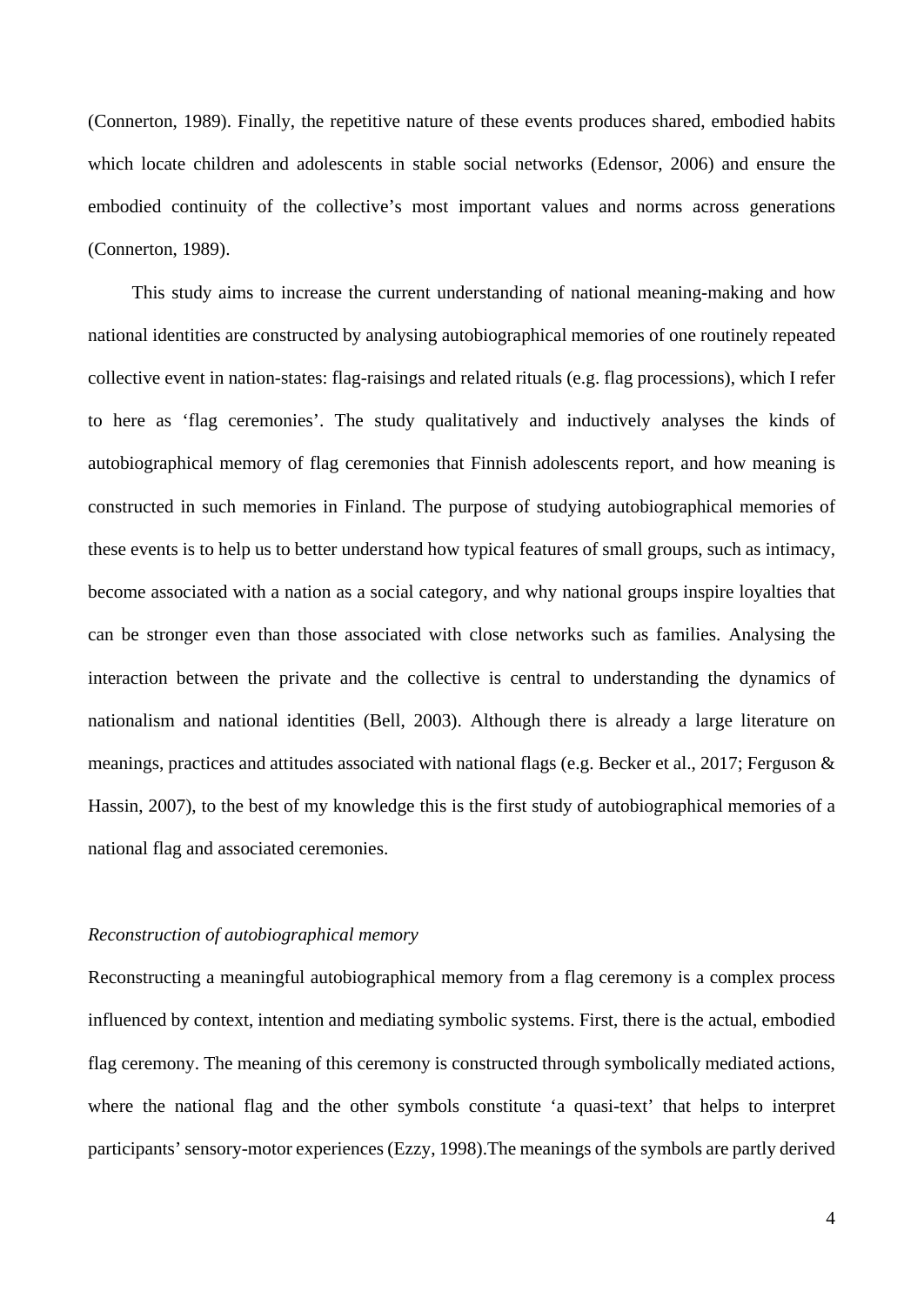from the related embodied social practices (Griswold, 1987). Second, people use natural language or other symbolic means (e.g. visual signs) to communicate their past embodied experiences of a flag ceremony. By using these culturally shared conceptual systems, they reconstruct the meaning of their experience and transmit it to others (Burke, 1966). Thus, symbolically mediated embodied practices – and then memory reconstructions based on shared conceptual symbols – help people to mentally organise their experiences (e.g. this is a flag ceremony). Without these cultural resources, embodied experiences would be chaotic, and their remembering would just be a 'repetition of a series of reactions' without meaningful purpose, as noted by Bartlett (1932, p. 203). This means that culturally shared symbolic systems (e.g. natural language) are an inseparable part of meaningful experiences and memory reconstructions (Nelson & Fivush, 2004). Finally, memories are always transmitted in a specific social context. As Shotter (1990) points out, remembering is also a rhetorical process: to be intelligible, memory reconstructions must be argumentatively developed. In this study I refer to verbally reported memory reconstructions of flag ceremonies as 'autobiographical narratives'.

# *The context of the study*

The social context of this study was a school lesson where upper-secondary-school students were asked to evaluate pictures relating to Finland and to write for the researcher about meaningful national symbols. The study focuses on this age group because meaning-making and the construction of identity are especially heightened in adolescence due to the physiological maturity of this stage of development and the demands of the social environment (McAdams, 2001; McLean, 2005). For example, in Finland, young men have to decide whether they will choose military or non-military service in the year they turn 18, as there is general conscription for men in Finland. For women, military service is voluntary. Most of my respondents turned 18 in the year they participated in this study. Although the sociopsychological literature has acknowledged that national ceremonies play an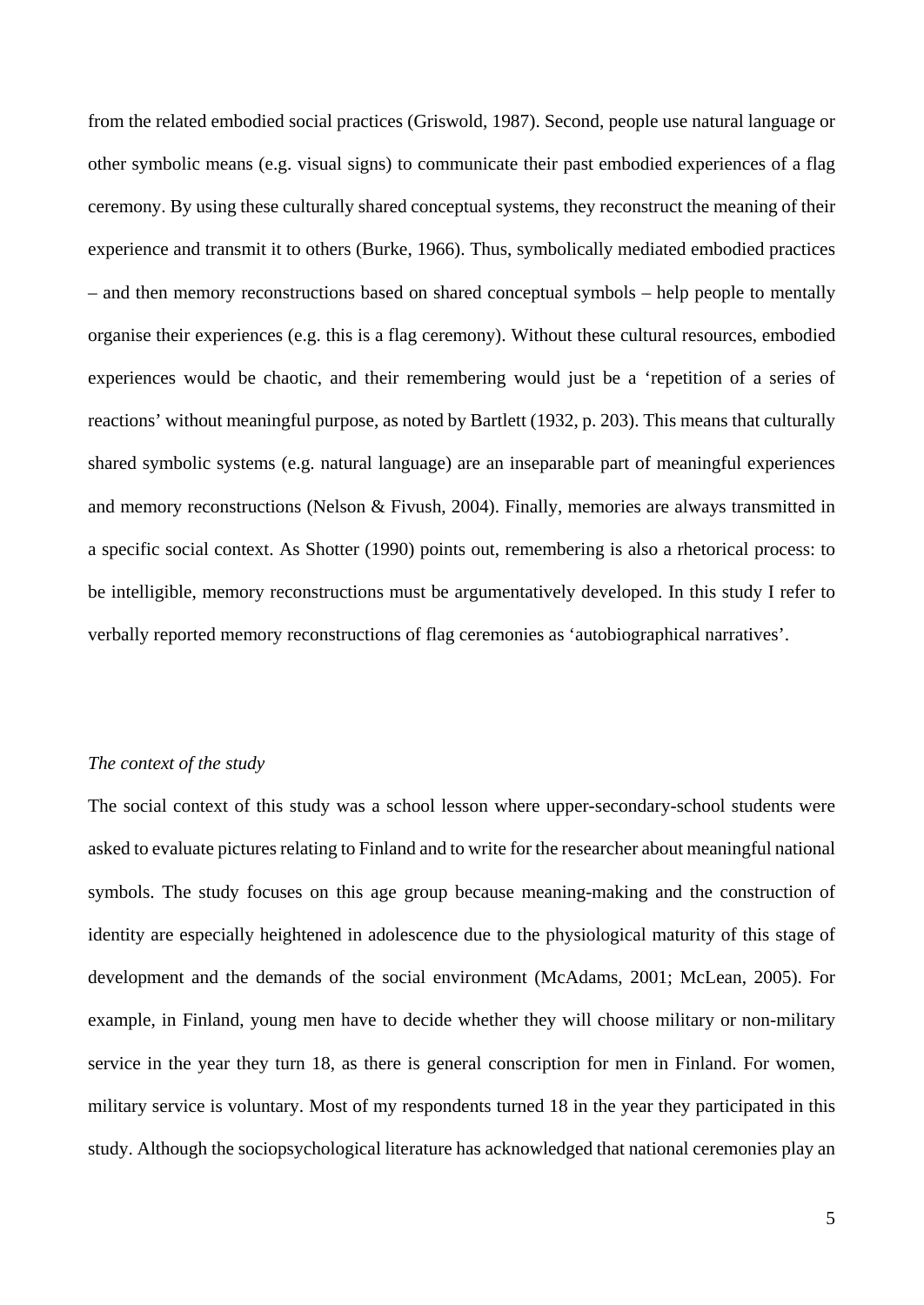important role in national socialisation (Barrett, 2007; Billig, 1995), empirical research among children and adolescents is still very limited (see, however, Cheung & Li, 2011; Rippberger & Staudt, 2003).

The national context of this study is Finland. Finland was part of Sweden until 1809, and then of the Russian Empire until 1917. In the first half of the  $19<sup>th</sup>$  century, Finnish nationalism mainly focused on the Finnish language and the development of national high culture. Gradually, it also became a political project (Alapuro, 1988). Under the Russian Empire, Finland had autonomous status, and Finns were allowed to develop their own national institutions and non-governmental organisations. This was important for the development of Finnish nationalism (Alapuro, 1988), which included two sometimes contradictory ideals: a promise of democracy, and a belief that there existed one uniform national will (Liikanen, 2005).

The flag with blue cross and white background was first used by a Finnish yacht club at the beginning of the1860s, and its roots can be traced back to the Russian navy. There were many competing designs for the national flag, and preferences for particular flags reflected larger political and cultural divisions (Klinge, 1982). Hence, when Finland gained its independence in December 1917, there was intense debate about the national flag's colours and design. The temporary national flag was red-yellow. In January 1918, a civil war began which ended in May 1918. This war also brought heraldic changes: the blue and white flag became the official flag. However, only during the Second World War, when Finland fought two wars against the Soviet Union, did all strata of Finnish society finally adopt its use (Alapuro, 1997). Thus, it has been suggested that during the wars the flag became the symbol of shared sacrifice (Tepora, 2007).

The size and colours of the Finnish flag, and official flag days, are prescribed by law. Independence Day on 6 December and Midsummer Day are two of the most important flag days. Independence Day festivities are common in schools and they often include a flag ceremony. Midsummer Day is the official Flag Day, although Midsummer's history can be traced to ancient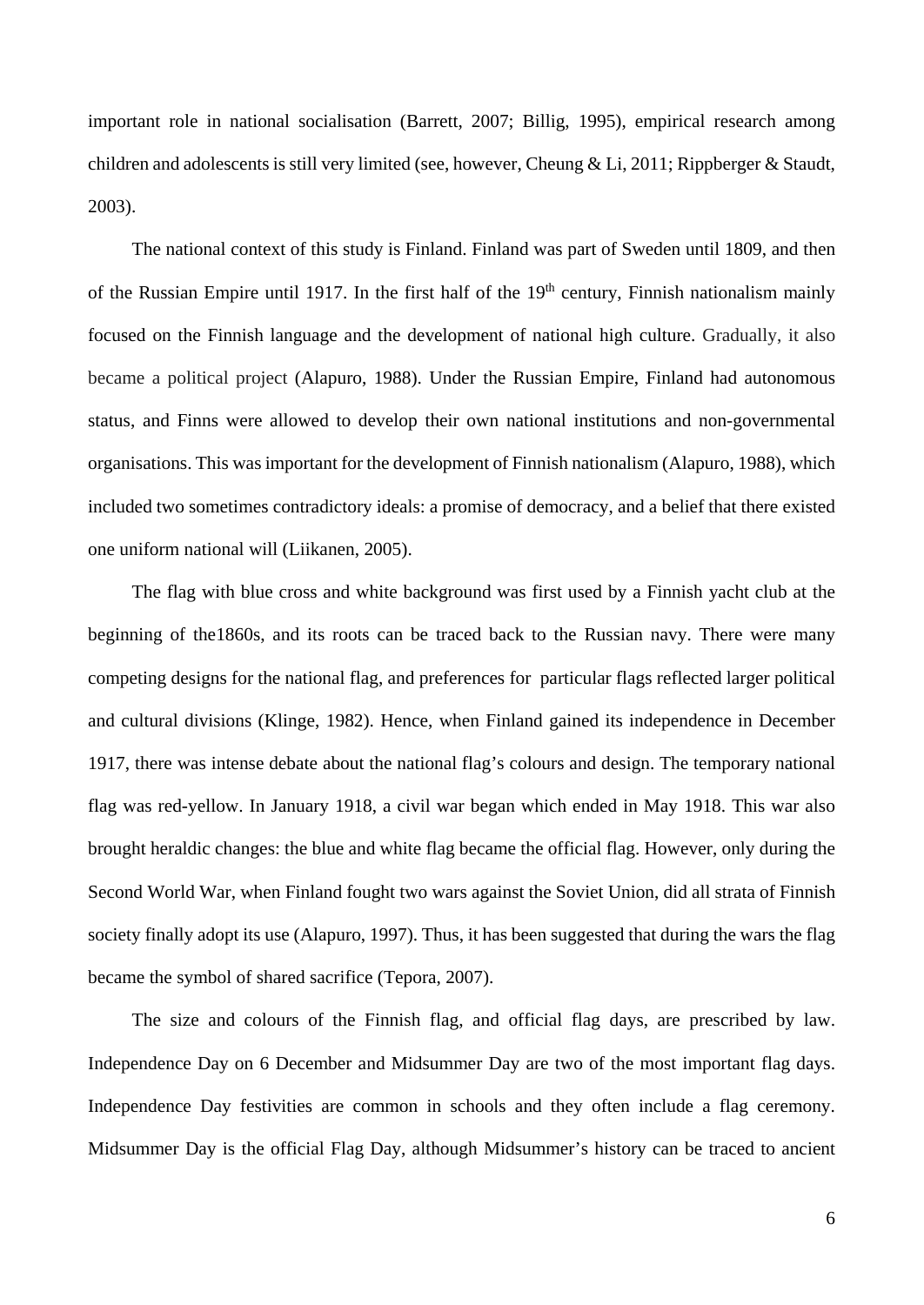solstice festivities. The Midsummer Day flag-raising in homes and summer cottages is an example of the constructed nature of national ceremonies: it was strongly promoted in the 1920s by flag advocates (Klinge, 1982; Tepora, 2007). Nowadays, the flag ceremony is usually a simple but respectful ritual, which includes a raising of the flag and sometimes a song. In parades or processions, the flag is carried first. Given that flag ceremonies are routinely repeated in the everyday lives of Finnish adolescents, Finland provides an excellent context in which to study autobiographical memories associated with these ceremonies and how meaning is constructed in them.

# Method

## *Respondents and procedure*

The data for this analysis come from a project which follows whether and how the meanings of Finnish national symbols change through time among upper-secondary-school students (see Finell, 2005, 2012). So far data have been collected at three time points: 2002, 2008 and 2014. A total of 857 respondents were recruited across all three years. The distribution of gender, age, ethnic background and father's education and levels of respondents' national attachment are reported in Online Appendix 1. In 2002 and 2014 the data were collected in the same five schools in the Helsinki metropolitan area. Since one of these schools could not arrange an opportunity for data collection in 2008, the data were collected only in four of the schools in that year. The data were collected during school hours in the spring term.

The data collection was in three phases. In the *first phase*, respondents were shown pictures related to Finland: 50 pictures in 2002, 51 in 2008 and 48 in 2014. These pictures were projected onto the wall for 10 seconds each, and were presented in the same order each year. The respondents' task was to evaluate each picture on a four-point scale in terms of how well it symbolised Finland. The pictures had been chosen by first listing the Finnish national symbols presented in the literature in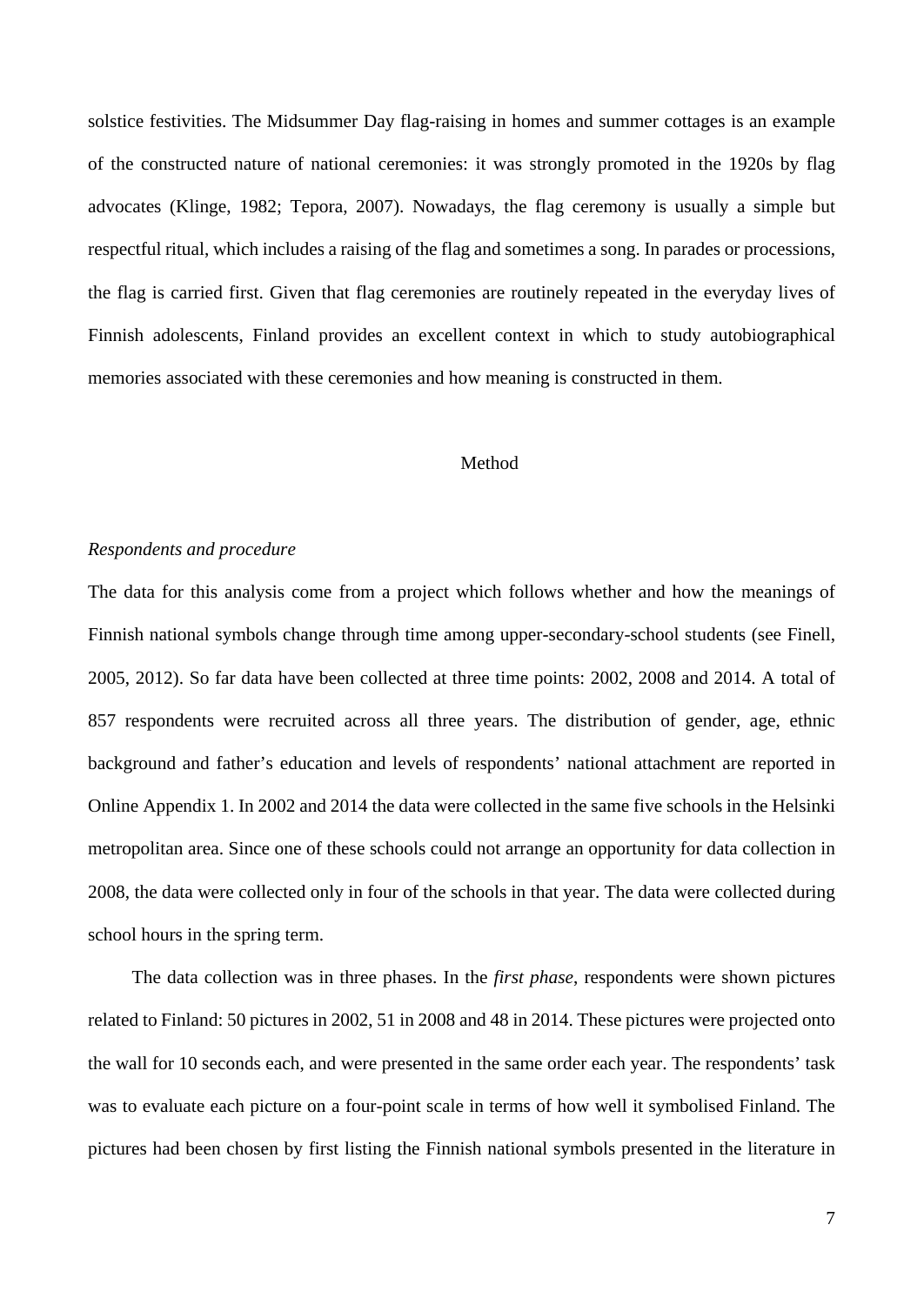accordance with the dimensions of the nation (i.e. a cultural unit, a genealogical unit, a political unit and a territorial unit: Saukkonen, 1999). Then these symbols were categorised into thematic groups. These thematic groups included, for example, pictures concerning nature, political elites and culture. Finally, pictures that were less typical examples of the same theme were added, in order to create variation among the pictures. The same pictures were used in each year, except for slight changes due to the six-year gap between the three data collection points (for more information on the pictures and their selection criteria, see Online Appendix 2).

In the *second phase*, on the pictures with the highest symbolic value, respondents were then asked to choose two or three that evoked mental images, memories and emotions, and to write an essay about each picture based on a set of questions. They had approximately 40 minutes to write these essays. This study analyses only the essays that were written about the picture of Finland's national flag (N=212 respondents, 25% of all respondents) and which described a flag ceremony (N=80, 38% of the flag essays; see analytical strategy below). The picture in question shows a flag on a pole waving in the wind (see the picture in Appendix 1). This study focuses only on the parts of the essays which answered the following questions: (1) describe your mental image/memory in detail; (2) do you remember what feelings you had then? If so, try to describe them; (3) does the memory evoke feelings in you at the moment? If it does, what kind of feelings are they? The essays' lengths varied from one sentence to several pages. Since the content of the flag essays was much the same each year, the analysis uses data from all three years. Finally, in the *third phase*, respondents completed a questionnaire.

I used this novel data collection method for various reasons. First, it enabled me to receive more authentic autobiographical narratives about national symbols than I would have gathered by directly asking about certain contexts. Second, by using a relatively large quantity of pictures I was trying to ensure that respondents were able to choose national symbols that were meaningful for them. Third, when writing essays, the respondents could express themselves in peace, without needing to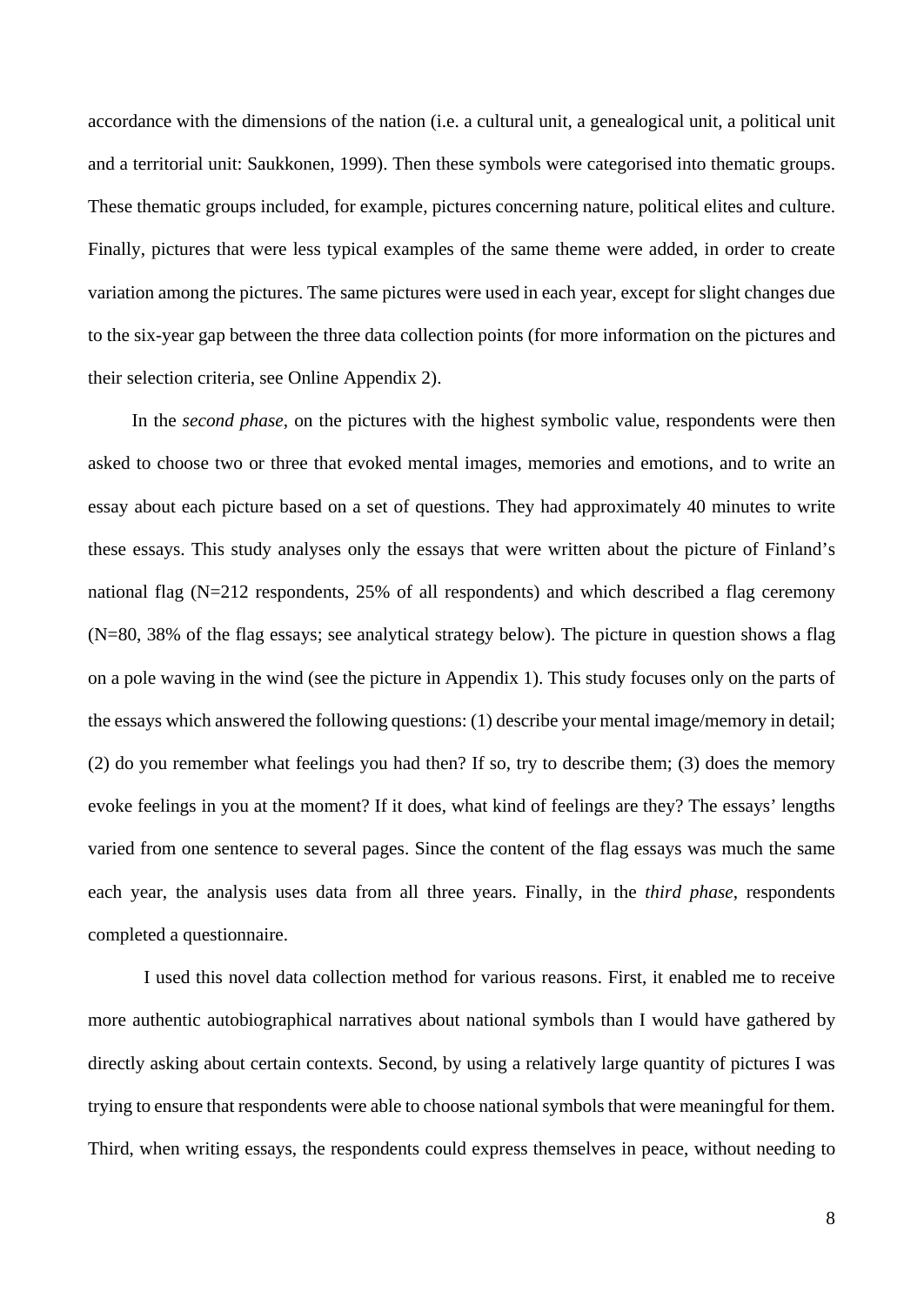take their peers or a strange adult (i.e. interviewer) into account, as would be the case in focus groups or interviews (see Muldoon, McLaughlin & Trew, 2007). Fourth, this was an economical and systematic way to collect a large qualitative data set and the process was easy to repeat.

## *Analytical strategy*

-

The analysis comprised two phases. In *the first phase*, following the principles of content analysis (Krippendorff, 2004), I coded all the essays about the picture of the flag (N=212) according to (1) the social practice they referred to (e.g. raising the flag) and (2) the context where it took place (e.g. school). I then categorised the narratives into 'raw categories' based on those codes (e.g. 'participating in a flag ceremony at school'). At this stage I excluded three types of essay from the analysis: (1) essays that did not include an autobiographical narrative (e.g. '*I do not have any specific memory'* or *'My mental image is war. I was not born yet'*); (2) essays that included an autobiographical narrative but did not discuss a flag ceremony where the respondent was personally present (e.g. *'I was on holiday in France, and when I saw Finnish flag […]'* or *'We played soldiers*  with my friend and we sang "Siniristilippumme"<sup>'</sup>); (3) essays that were too fragmented to be analysed (e.g. *'Flag-raising at school'*). The final data comprised 80 essays on flag ceremonies (50 female, 27 male, three unreported gender; mean age 17.2; see Online Appendix 1, Table A). The same essay could include many narratives. The questionnaire data allowed comparisons of the levels of national attachment between those who did and did not write about flag ceremonies. There were no significant differences between the samples (see Online Appendix 1).

*In the second phase,* drawing on the understanding that reconstructing an autobiographical memory is a social action that is influenced by context, intention and the symbolic system that mediates it (Nelson & Fivush, 2004; Shotter, 1990), I used thematic narrative analysis (Riessman,

<span id="page-8-0"></span><sup>1</sup> '*Siniristilippu*' ('blue cross') refers to the design of the Finnish flag. It is also denoted in this article as the Flag Song.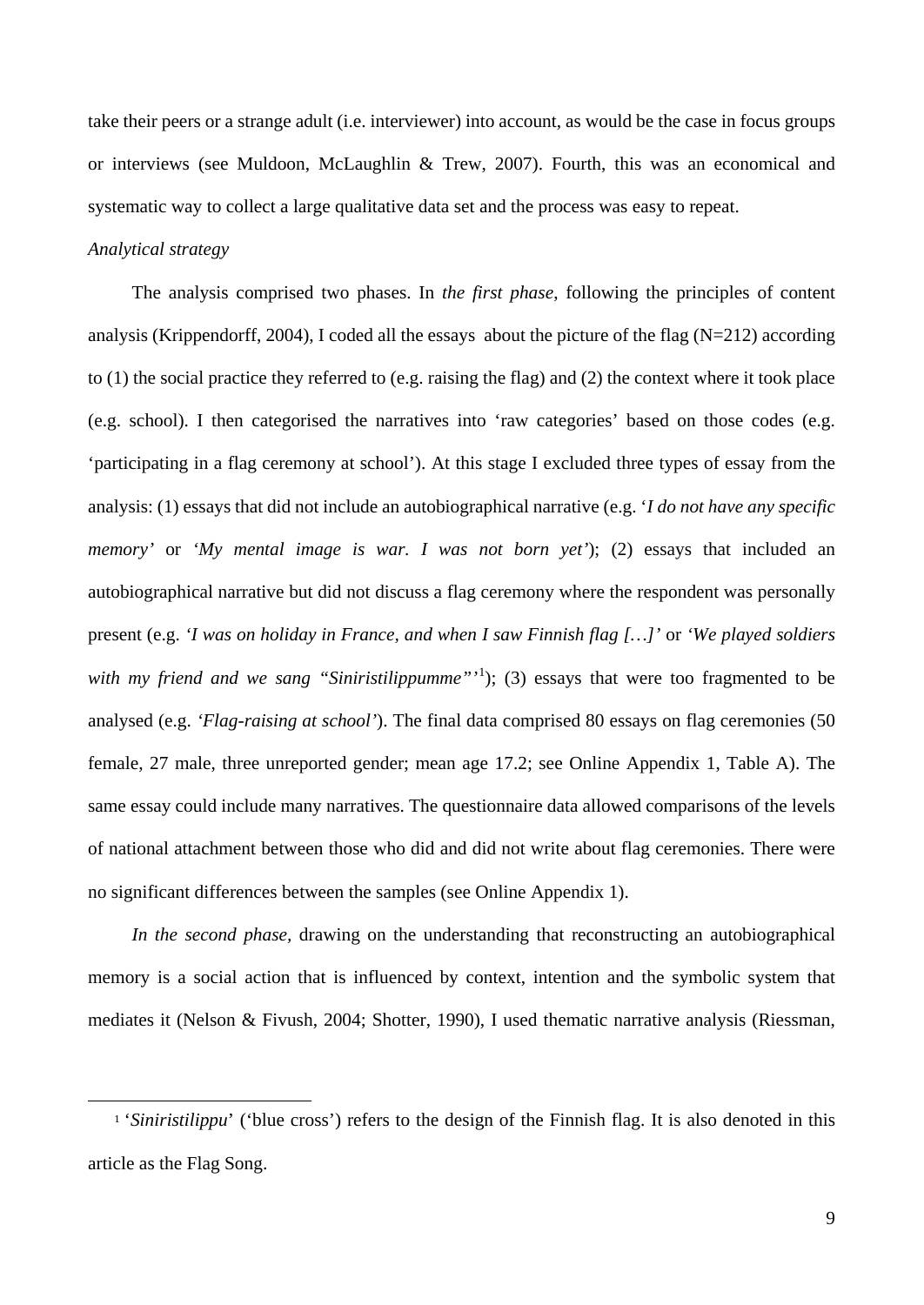2008) supplemented with an analysis of the rhetoric used (Comrie, 1976; Schiffrin, 1981). Different types of analytical method can be combined in narrative analysis to deepen the analysis (Riessman, 2008). I continued the analysis by asking whether and how the narratives in the same 'raw categories' differed from each other in terms of (1) the kinds of emotional concept and evaluative statement used; (2) how relationships between individuals were described; (3) how the ceremony was described; (4) the kinds of social category and abstract concept discussed. With the aid of these questions I identified themes that either connected or distinguished the narratives in each raw category. I repeated this analytical procedure several times, ending up with three autobiographical narrative categories including 12 themes. Finally, in order to clarify the essence of these categories, I reanalysed the material, ending up with nine final themes (see Figure 1). The extracts are translated from Finnish and I use pseudonyms.

## Results

Based on the analyses, I constructed three autobiographical narrative categories. In the *(Dis)honoured Flag* narratives the narrator was among a group, typically a large mass, following an externally conducted national ceremony at summer camp, home or school, the latter being the most typical in these narratives. The *Deserved Flag* narratives emphasised the individual's performance in front of significant others, such as family members at home or friends at a scout or confirmation camp. There were only a few narratives from school contexts. The focus in the *Loved Flag* narratives was on belonging, security and intimacy among friends and family members, as well as nostalgia. All of these narratives related to family and camp contexts, except a few about school events. The narrative categories are discussed in more detail below, and the themes and their relationships to the categories are presented in Figure 1. One narrative could include features from more than one category.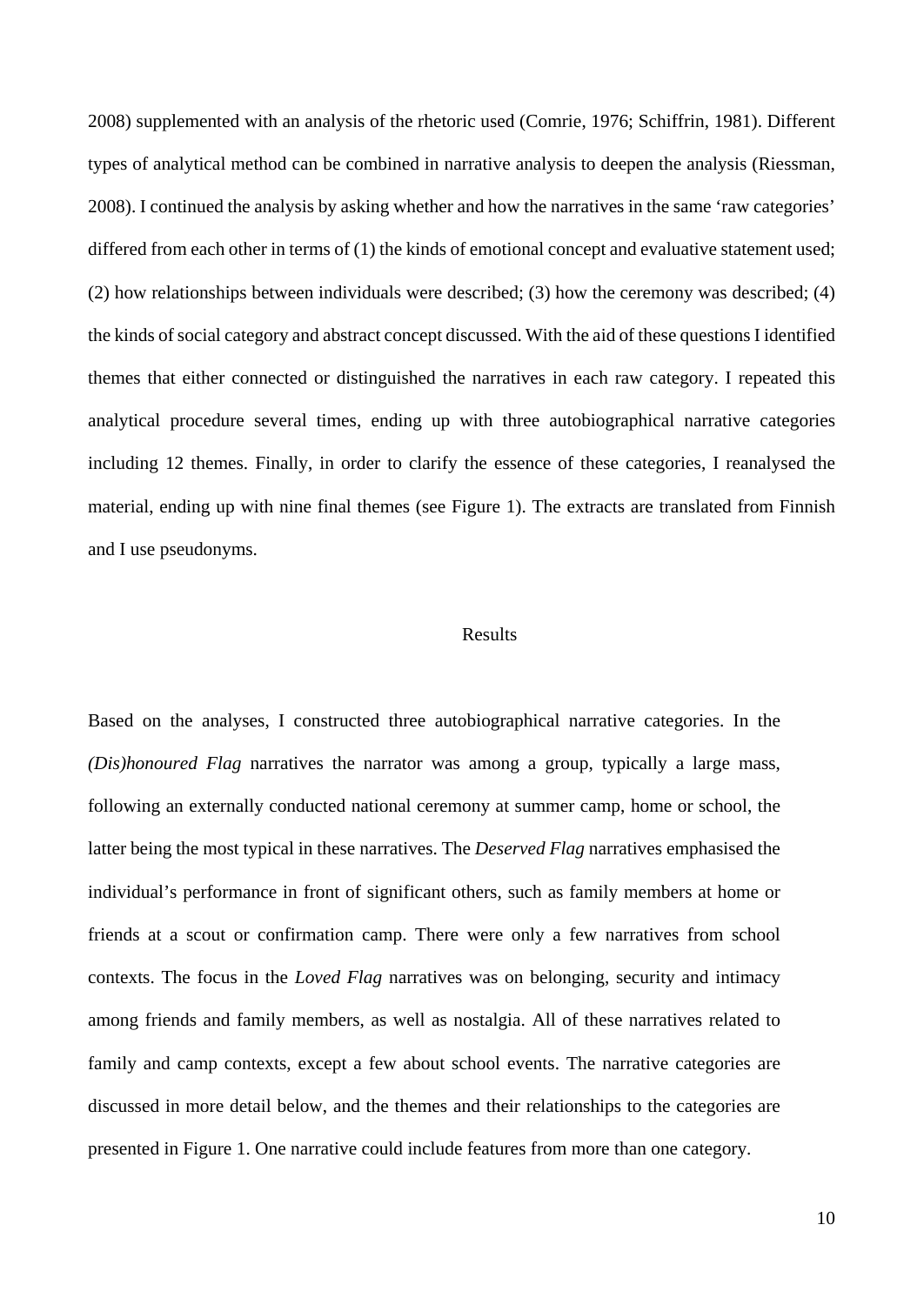Figure 1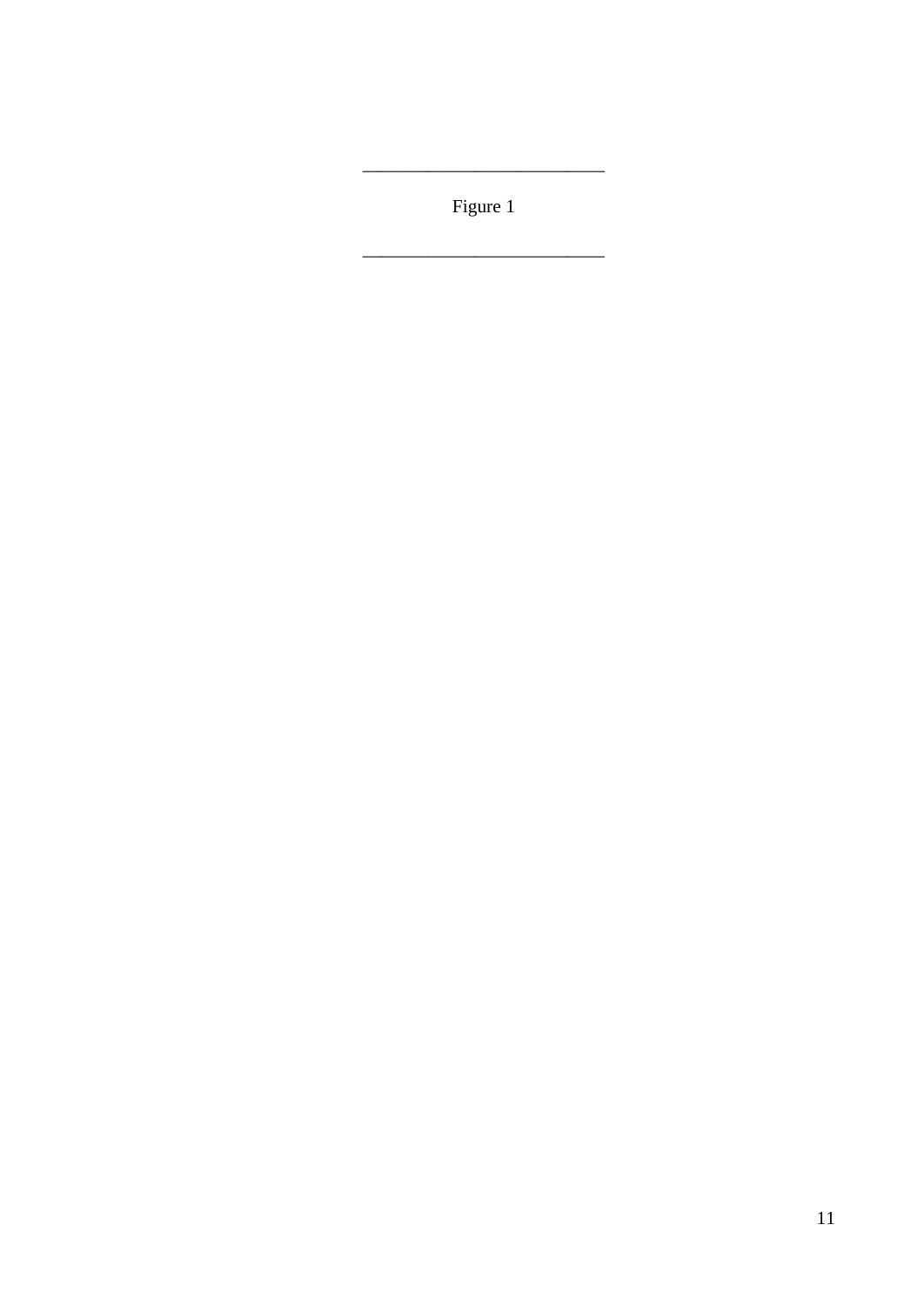#### *( Dis)honoured Flag*

In these often short narratives, the respondents reconstructed their past – usually recurring – experiences of flag ceremonies. These narratives typically lacked detail, and included fragmentary depictions of how the respondents participated in the ceremony by standing still, watching the flag, and sometimes singing a national song with others, usually during their school's Independence Day festivities in December.

Unlike in the other narratives, the respondents typically avoided specific references to others. Except for some references to authority figures (e.g. *head teacher*), respondents reconstructed the collective context using nonspecific words and phrases such as *all*, *pupils*, *children in the playground* and *the whole school* when referring to those present at the event. In other words, in contrast to the other analytical categories, there were very few references to single individuals, nor were there depictions of interactions or emotional bonds between specific participants. The focus was solely on the national ceremony itself and the national symbol being present in it. Thus, the respondents depicted a group context that offered two kinds of role: single authority figures and a group of people following the ceremony. The respondents assumed the latter role, although they had different attitudes towards the ceremony. They either described it as an externally conducted ritual, which was meaningless or coercive (*'it was quite cold and boring,'* **meaningless act**) or experienced it as reverent, patriotic or unspecifically positive (*'everybody stood still and respectfully when the flag was raised'* **collective reverence)**.

The important thing here is that these two themes reflected different sides of the same coin. That is, the respondents made sense of the embodied practice either by using the meanings afforded by patriotic discourse or by rejecting them. Regardless what they chose to do, they did not associate other specific meanings from other group contexts with the ceremony. This was not the case in other analytical categories, where the meanings associated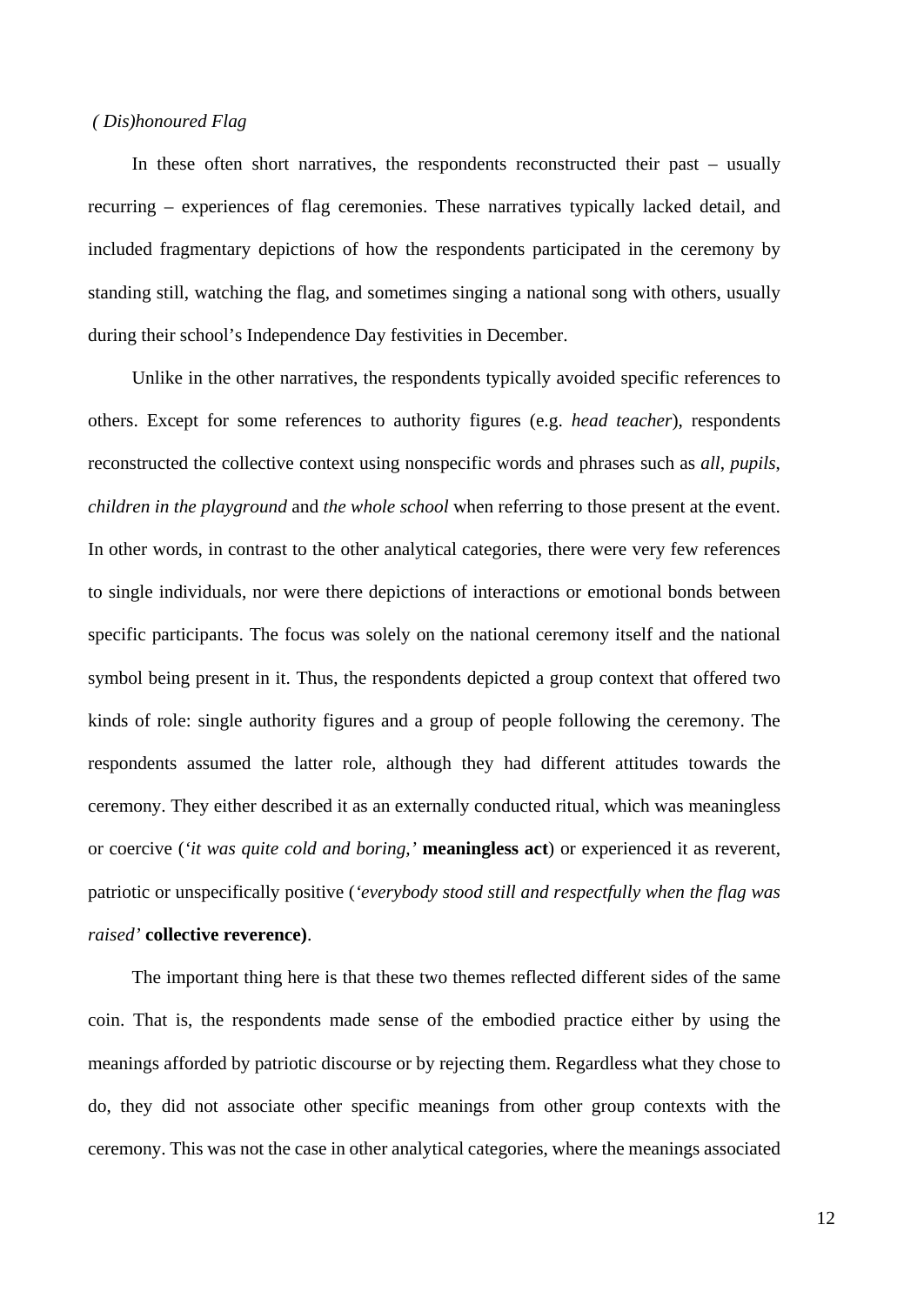with different group contexts tended to fuse. It is notable that only a minority of respondents whose narrative were categorised in the (Dis)honoured Flag category (19 %) reported that they experienced the flag ceremony as coercive or meaningless. A few expressed mixed orientations or did not report any orientation.

Here I present two autobiographical narratives representing the theme of meaningless act, and then three narratives on collective reverence.

#### *Toni:*

*When I was very small I remember watching when the flag was raised. This happened sometimes when I was in primary school and there were hundreds of people. I can't remember my feelings but probably they were just normal. Well, I do remember that it was damned cold outside without a hat. (2008)*

#### *Sini:*

*The first image the Finnish flag evokes is the Independence Day celebrations at school. The flag is not especially on display, but the colours, blue and white, are there in the decorations. All the pupils always stand in the school hall and try to last until the end of the event without passing out or leaning against anything. [...] The memories from Independence Days are usually pretty boring. The celebrations have usually been pretty forced. (2002)*

These are typical narratives from the (Dis)honoured Flag category. Both include little detail, and the recurrent and collective nature of the ceremony is underlined with words such as *all the pupils* and *always*, and with the present tense or nonspecific time references such as *sometimes* (Comrie, 1976). However, at the end of his narrative, Toni adds: *'it was damned cold outside without a hat.'* In this way he stresses the coercive nature of his past experience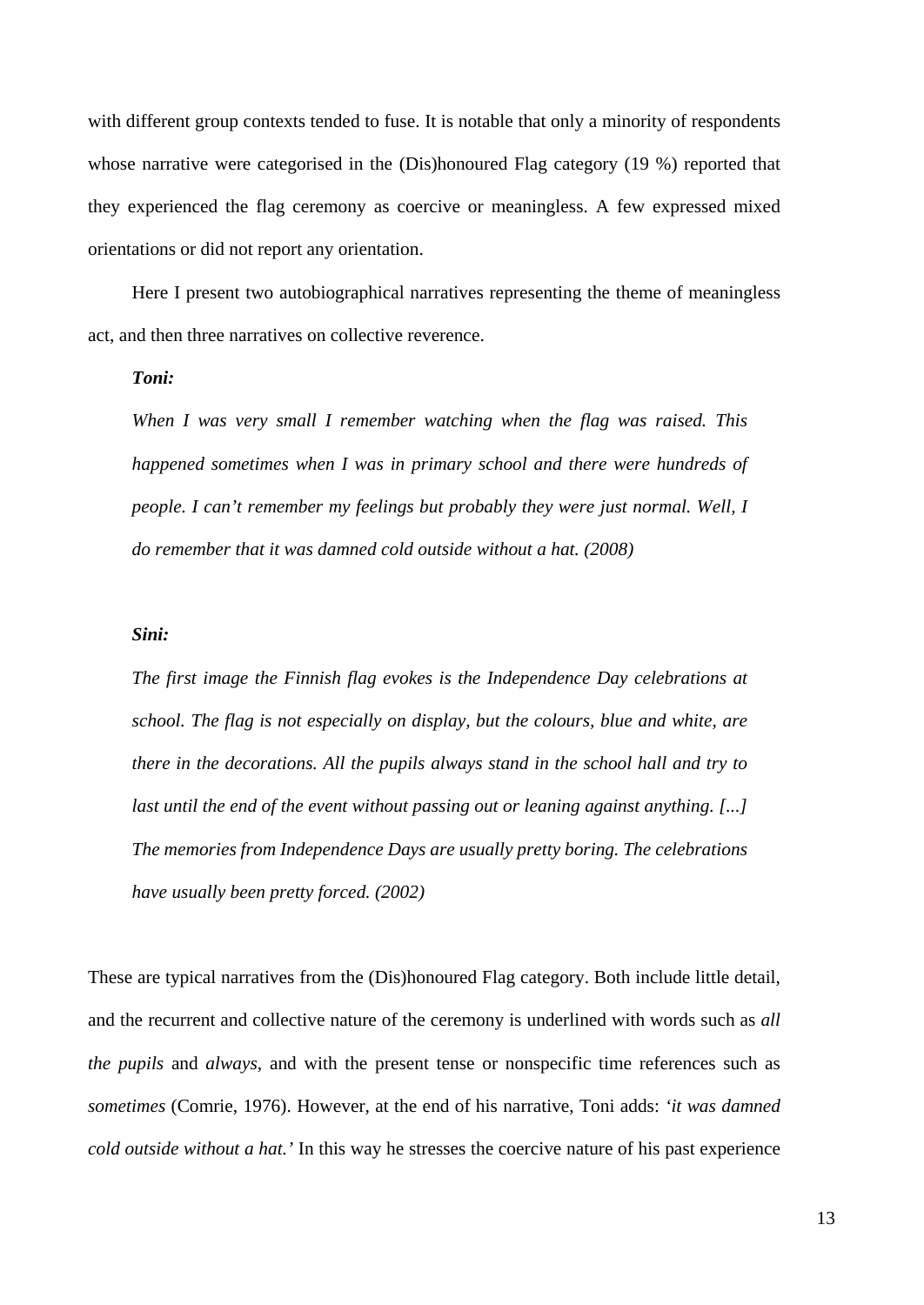and his orientation towards the ceremony. Sini also emphasises the external and disciplined nature of the ceremony by referring to the physical discomfort generated by the event (*'without passing out or leaning against anything'*) as well as pupils' passive position (*'the celebrations have usually been pretty forced'*). The third theme of the (Dis)honoured Flag narratives is visible in these quotations. It relates to the only way the respondents could participate in the ceremony: by being part of a controlled mass of more or less disciplined bodies (**discipline of the body**). Given their passive role, self-control (in addition to singing) was the only visible indication of participation that was afforded to them by the ceremony. As Wetherell (2014, pp.149) puts it, ideological habits of banal nationalism are deeply embodied in 'the arrangements of bodies'. In these narratives, the meaning or meaningless of the ritual were actualised through these arrangements. This is also evident in the narratives below.

#### *Mari:*

*From primary school I also remember Independence Day celebrations during which we always stood up when the flag was brought into the hall. The Finnish flag seemed like the guest of honour at the celebrations, to whom one showed respect. (2002)*

#### *Minna:*

*The picture reminds me of earlier Independence Days, when we gathered together to watch the flag-raising in the school playground. The whole school was always present and the events were always very solemn, and they made you feel very festive and patriotic. (2008)*

These narratives too follow the structure typical of all the (Dis)honoured Flag narratives: there is little detail, and the ceremony is described as a routine, generic event. Nevertheless, these last two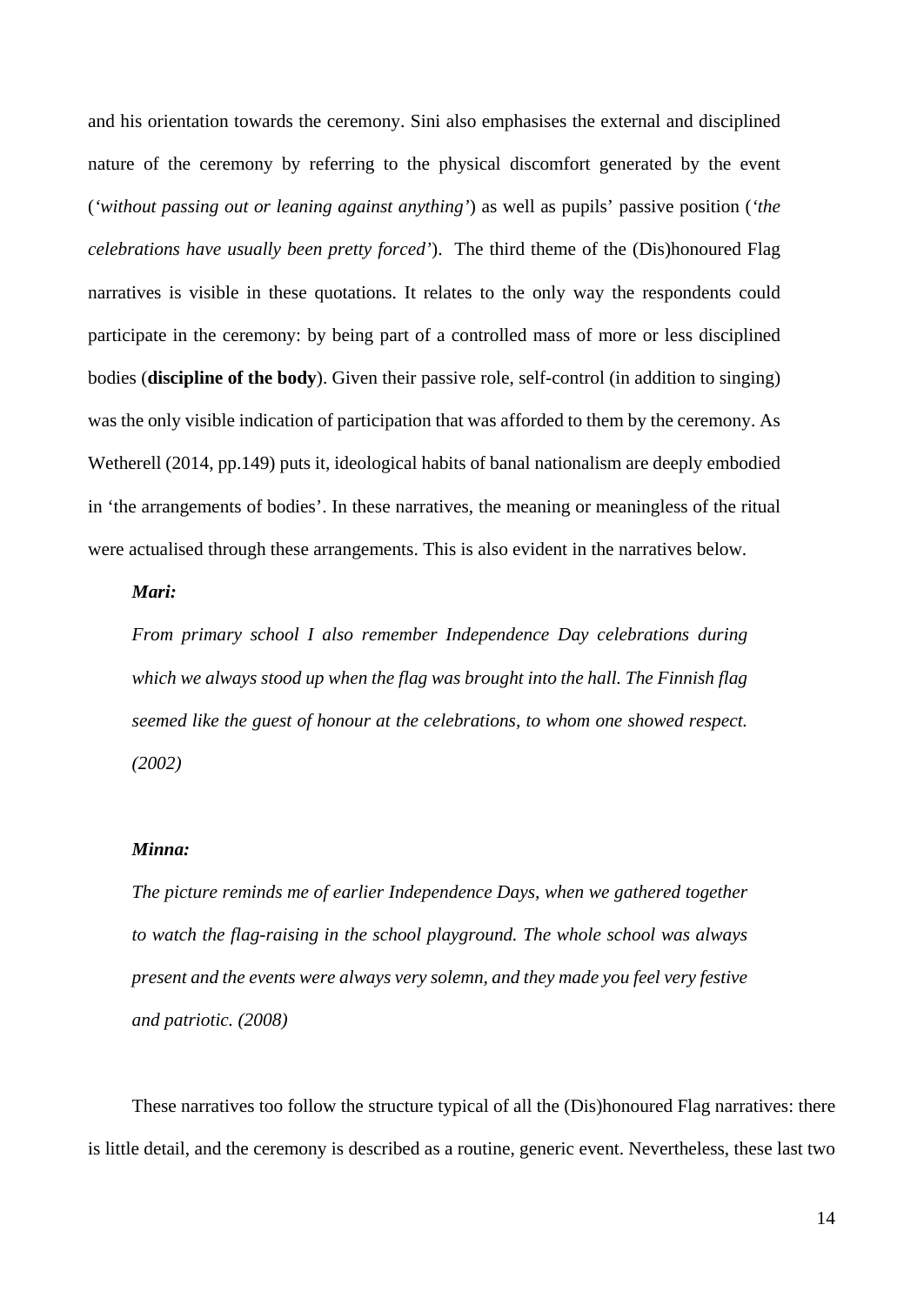narratives differ from the previous two in one significant way. Although concrete action verbs such as *watch* and *stand* are used in all the narratives, Mari and Minna also use more abstract concepts, such as *respect* and *patriotism*. In this way, they present these past flag ceremonies at school as meaningful, embodied social practices (*'we always stood up when the flag was brought into the hall. The Finnish flag seemed like the guest of honour'*) which evoke positive emotion (*'they made you feel very festive and patriotic'*). The flag ceremony is presented as a collective event that allows adolescents to experience their nation and construct their national identity, as in the following narrative:

# *Leena:*

*We raised the flag and sang songs every year on Independence Day when I was at comprehensive school. So, in other words, from a very early age I have learned to honour Finland and the Finnish flag. Thus, it is part of me. (2014)*

## *Deserved Flag*

The Deserved Flag narratives depicted respondents' solo performances in front of significant others (*'both hosts', 'my father', 'veterans living nearby'*). These narratives of specific episodes were more detailed than those in the previous category, and the active voice was used (*'I hold the flag'*)*.* The first important theme in these narratives related to in-group members' acceptance of the performance they were following (**in-group acceptance**); usually the respondents were handling the flag in front of peers or relatives*.* Whereas being part of a faceless mass and collective reverence were important themes in the (Dis)honoured Flag narratives, conducting a unique act in the ceremony, and its acceptance by significant others, are at the core of the Deserved Flag narratives (see Figure 1).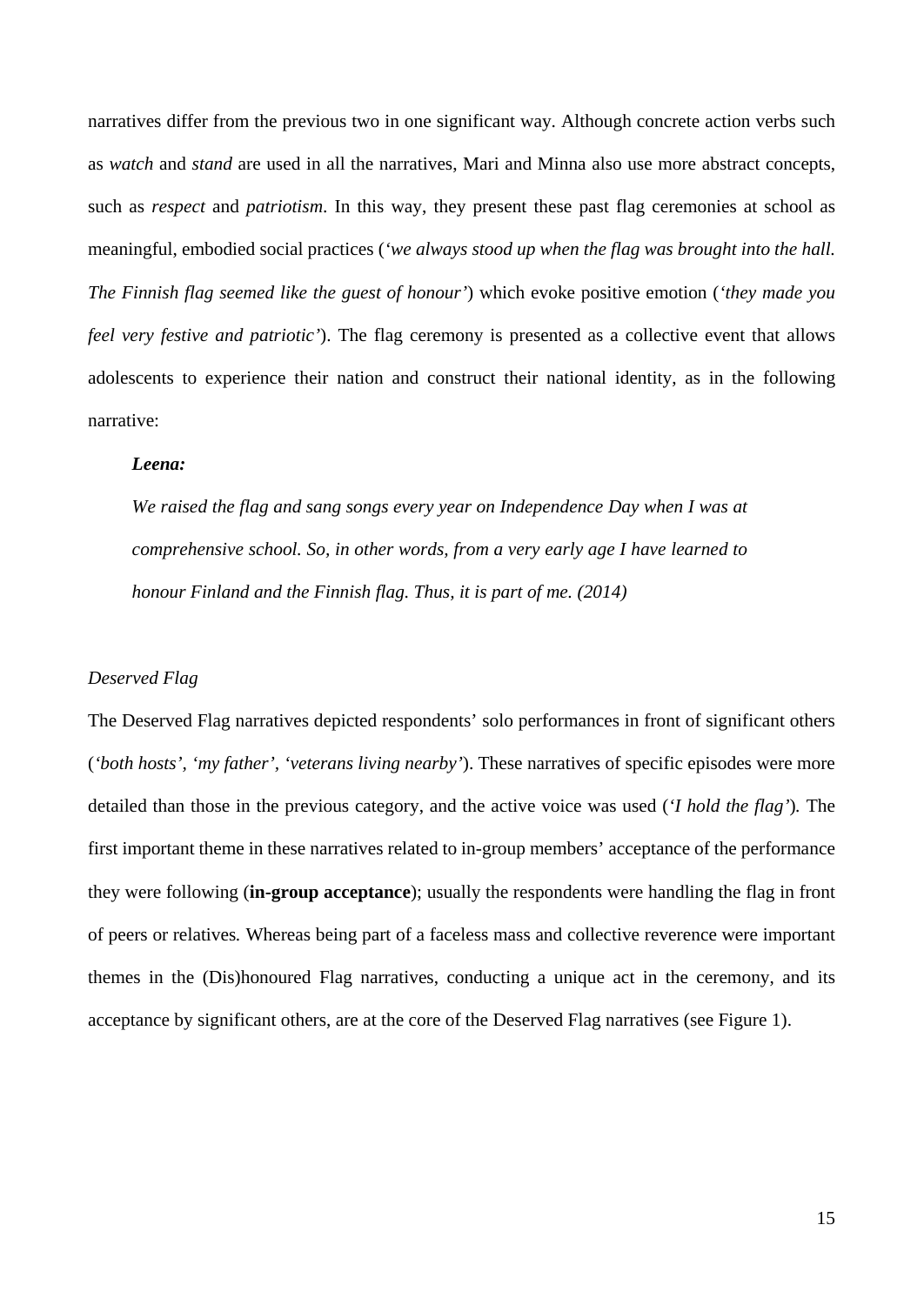## *Heidi:*

*I was a young child in kindergarten and I remember when once there was Father's Day. At that time, my father asked me to raise the flag with him. I had not done it before, and it was a big thing to me. We were by the flagpole in the back garden and I was allowed to do the whole thing almost by myself. This made me feel important. […] When I raised the flag little by little, I felt responsible, I was tense and I was afraid that I would screw up. (2014)*

The second theme in the Deserved Flag narratives related to the idea that handling the flag was a moral act which also determined the actor's worth (**individual's moral value**). This was apparent in respondents' reports about whether they managed to perform the ceremony correctly, and how they and significant others reacted to their performance*.* References to selfconscious emotions were common, although some respondents also depicted their failure to raise the flag with humour. Finally, unlike the (Dis)honoured Flag narratives, in Deserved Flag narratives the social categories used in identity expressions (*'I am proud to be a Finn'*) were not always the nation; respondents could refer to the category of scout as well (*'I am a scout'*). This relates to the theme of **indivisible identities**. Below are three examples.

## *Anna:*

*As a scout I have often raised the flag, but one time I remember especially well. We had a troop spring party at [place name], so there were lots of people. I was 10 years old, and my friend and I had to raise the flag. I was very nervous and didn't want to do it at first. However, the leaders encouraged us, and the flag-raising was successful. After that I felt relieved, but I was proud of us. We had not raised the flag very often but everything went fine. The experience was unforgettable for a small scout. (2008)*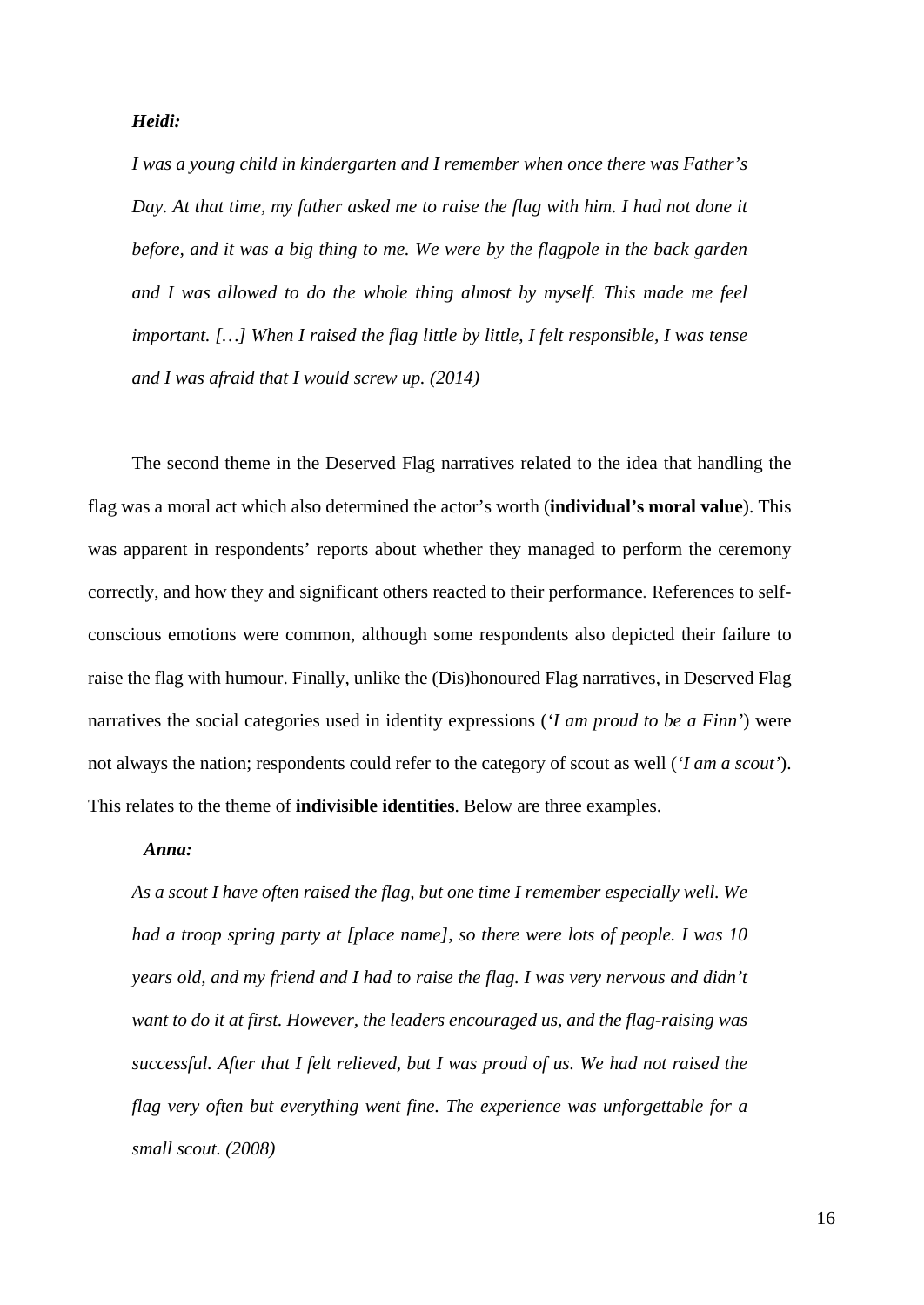#### *Laura:*

*I was at scout camp, about 12 years old. Then my good friend and I were given the honour of raising the flag one morning. All the other cubs and scouts stood in the circle a little bit further away as we were standing next to the flag. My friend slowly raised the flag, and I stood beside [him/her], saluting the flag. I remember, at least, that the situation was exciting. I was then extremely proud of the fact that we had specifically been chosen to raise the flag.* (2002)

# *Tomi:*

*I was at a summer cottage celebrating Independence Day. I was about eight years old, and my father let me raise the flag – I was really proud of myself. […] I looked at the flag and felt part of something great. I am proud to be a Finn. (2002)*

Typically for the Deserved Flag narratives, these respondents represent themselves as having an involved and distinct role by using verbs in an active voice and referring to themselves with the pronoun *I*. Furthermore, they describe the audience (*'all the other cubs and scouts'*) and their own interactions with significant others (*'the leaders encouraged us'*). Three interrelated themes are evident here.

First, Anna, Laura and Tomi verbally reconstruct experiences in which they tried to follow a normative script based on the belief that others were evaluating them. Through the use of emotional terms they express their personal determination to follow this script and their worth in relation to the moral community. The emotional terms are used in various ways: they describe their performance as a thrilling experience that was emotionally charged (*'I was very nervous'*), and they use the word *pride*, although in different ways. Anna presents it as an outcome of successful performance (*'we had not raised the flag very often but everything went fine'*), whereas Laura and Tomi present it as a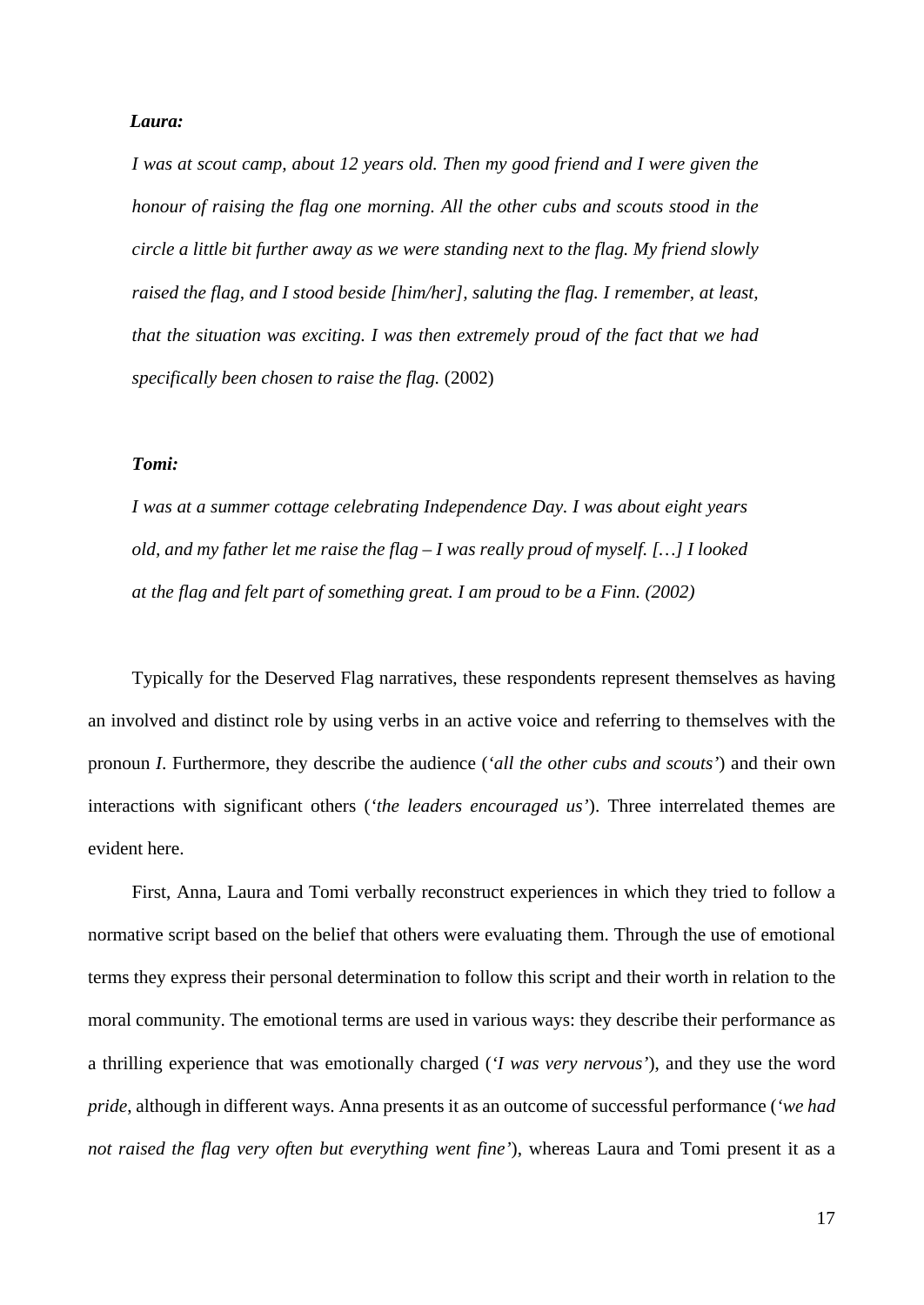reaction to the knowledge that they had been chosen to conduct the ritual (*'I was then extremely proud of the fact that we had specifically been chosen'*). Thus the flag ceremony has two intertwined meanings. It is a means by which an individual can earn their in-group's respect by performing the role perfectly, and it enables an in-group to show its acceptance as a tribute (*'my good friend and I were given the honour of raising the flag'*). In both cases the respect associated with the flag is presented as extending to the one who has the right to hold it.

Second, although all the narratives describe a flag ceremony, the only social category mentioned in Anna's and Laura's narratives is the scouts (*'As a scout I have often raised the flag'*). In these narratives the flag-raising is explicitly presented as an expression of scout identity. This illustrates the difficulty of drawing a clear line between the different social categories in these narratives: a scout (*'as a scout'*) and a Finn (*'often raised the flag [of Finland]'*). Their meanings are mutually constitutive (Yuval-Davis, 2011). Similarly, Tomi's narrative illustrates nicely how the respondents intertwine acceptance by significant others with respect for the flag, and extend these elements to define their national identity (*'I […] felt part of something great*. *I am proud to be a Finn'*).

# *Loved Flag*

In the Loved Flag narratives, the flag ceremony was presented as a nostalgic and intimate experience with close friends and relatives (*'It is mainly just a moment that I spent with my family, with the people I love'*). Although it might include autobiographical narratives of raising a flag, for example, these narratives did not discuss whether the respondents managed to perform the ritual properly. Instead they focused on the warm relationships with the significant others participating in the flag-raising: *'I remember how I admired Grandpa's work when he explained how the flag should be raised. My mother was there too and maybe it was spring. I was very happy.'* Thus, the themes of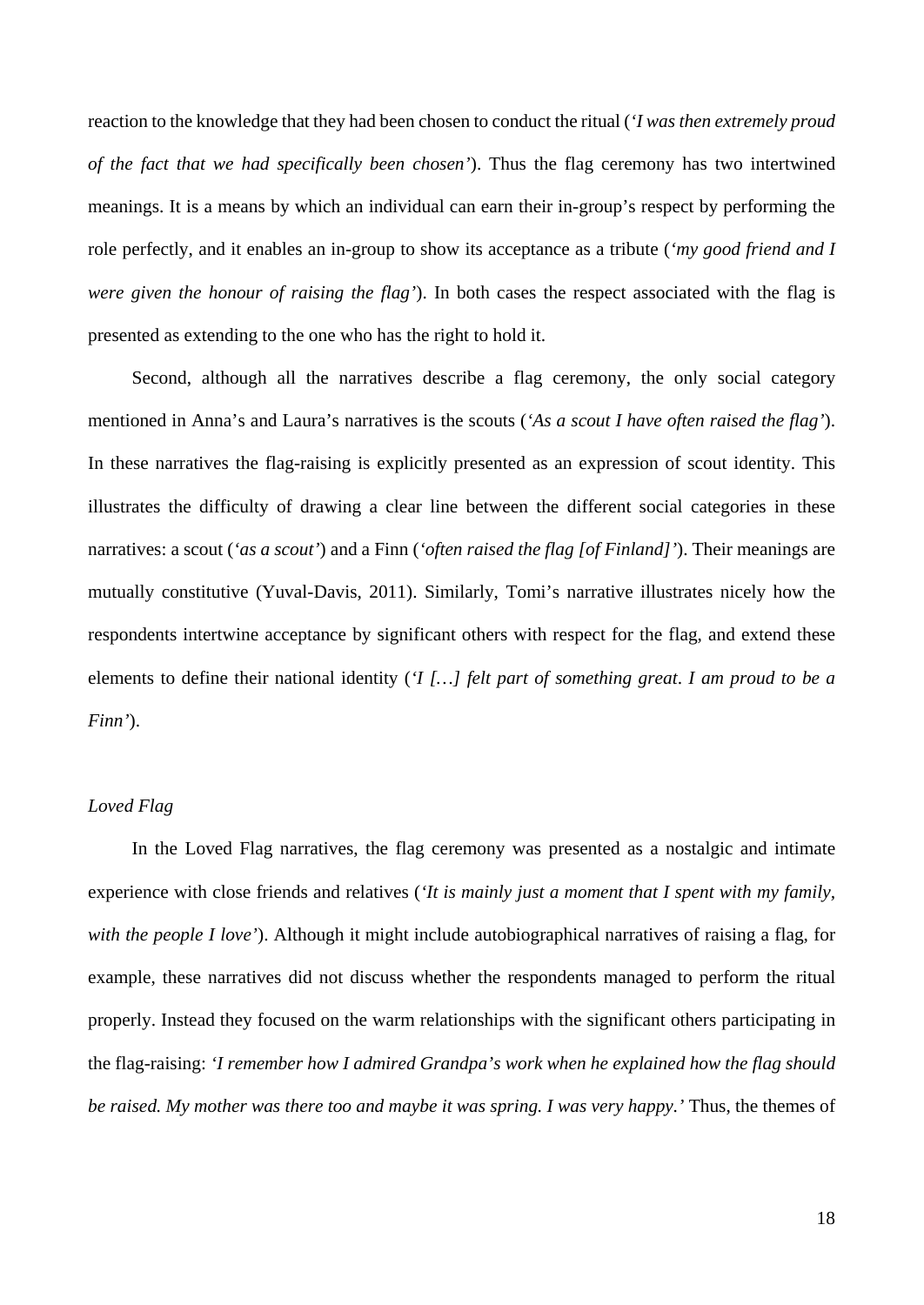**nostalgia**, **intimacy** and **homeland** are at the core of the Loved Flag narratives and distinguish it from the other narratives (see Figure 1).

In the following narratives, the respondents reconstructed autobiographical narratives from a repetitive flag-raising ritual in which they had taken part.

## *Hanna:*

*It was the only time in the day when the shouting, running, playing & singing stopped. It was important that the flag was raised solemnly while everybody was standing looking dignified, with mouths shut and caps in hand. Included in this memory is the beautiful lakeside scenery, sunshine, and my good friend's hand in mine. It's all so Finnish. I then felt happy because it was summer and because of my friends. I also felt devout and full of pride… because all 30 people were looking up to the flag when they recited morning prayer. (2002)*

## *Ari:*

*Annual flag-raising ceremony during Midsummer at the summer cottage. 'Siniristilippu' is sung as the flag is raised. There are people from neighbouring summer cottages and my own relatives. It feels cosy. The sauna is also heated. […] Such homely moments always evoke warm summery feelings. (2002)*

#### *Liisa:*

*It is a hot summer day, children are running in the garden (cousins, neighbours) and Grandpa is playing the accordion. The sky is cloudless and blue and the lake*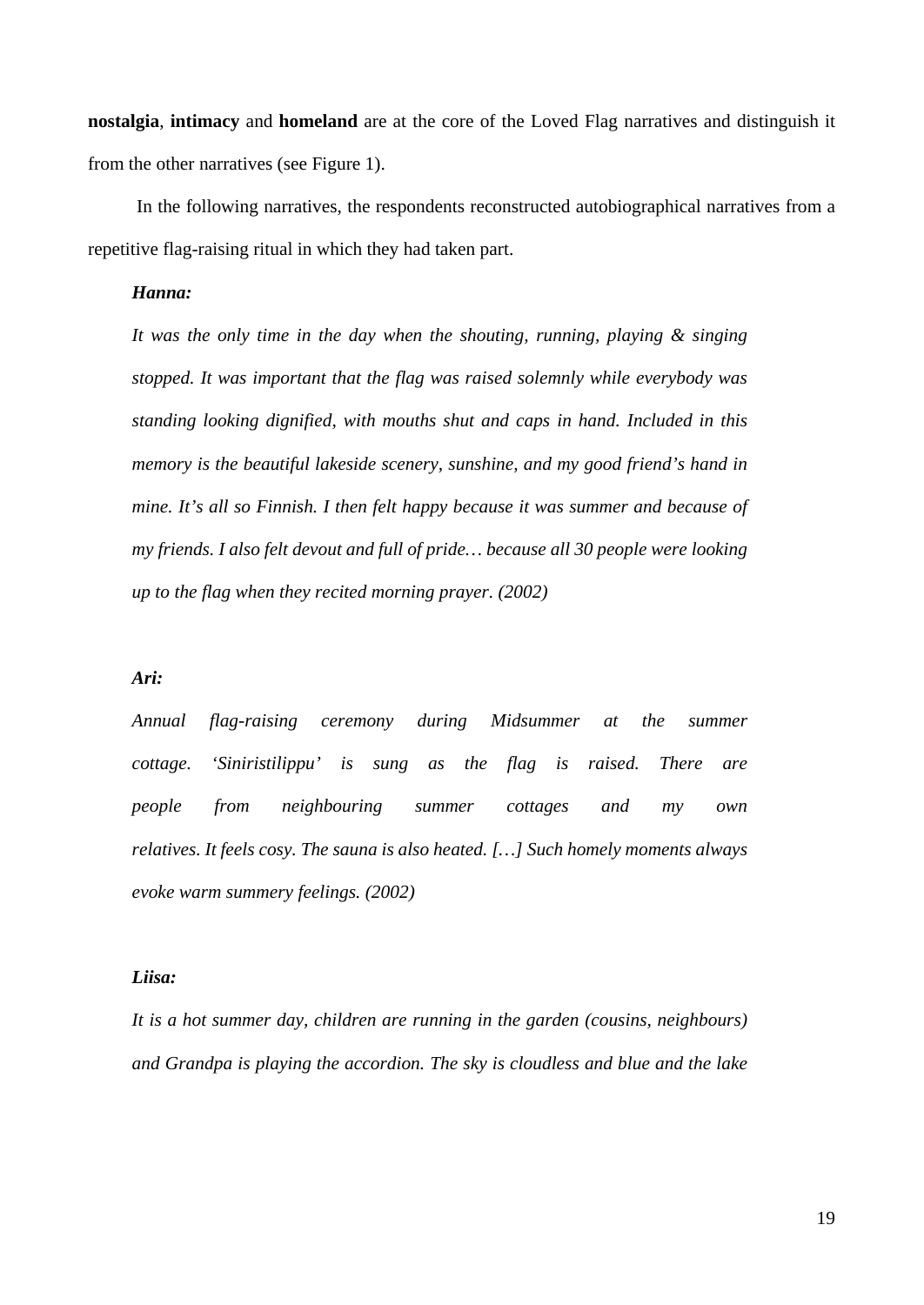*glitters. The birches have been set up on both sides of the door.* [2](#page-19-0) *A festive moment starts when all [the people] gather around the flagpole. Grandpa and my father carry the flag with dignity. It is quiet, some of the smallest ones still scream somewhere… The flag is raised, and we start to sing 'Siniristilippumme'. We watch how the big flag rises, and I am tense, [wondering] whether it will begin to flap [in the wind]. The moment is very happy and impressive. We look at the flag, and we sing the last verse as our family does, loud and high! […] Now I remember the loveliness of the summer, my grandparents as healthy, the whole family together and the moment dedicated to the flag & song. (2014)*

Hanna starts her narrative from a confirmation camp by emphasising the importance of proper behaviour, in much the same way as respondents in the (Dis)honoured Flag narratives (*'mouths shut and caps in hand*'), but she then continues, *'included in this memory is beautiful lakeside scenery, sunshine, and my good friend's hand in mine.'* This quotation reflects in a nutshell the three interrelated themes that distinguish these narratives from other categories. First, spring, summer and the beauty of nature are an important theme in Loved Flag narratives (**homeland**, *'I could appreciate Finnish nature […] and listen to the voices of the forest'*). Liisa, for example, refers to this theme in many ways (*'the sky is cloudless and blue, and the lake glitters'*). Thus she is able express her relations not only to other people, but also to the material space and the landscape, which provides her national identity with 'an ontological mooring' (Tilley, 2006, p. 20).

References to close relationships with relatives and friends indicate a second theme in the Loved Flag narratives (**intimacy**). For example, in Hanna's narrative, the meaning of the flag-raising expands to include the experience of watching the flag ceremony hand in hand with her friend.

<span id="page-19-0"></span><u>.</u>

<sup>2</sup> This common tradition is part of Midsummer celebrations in Finland.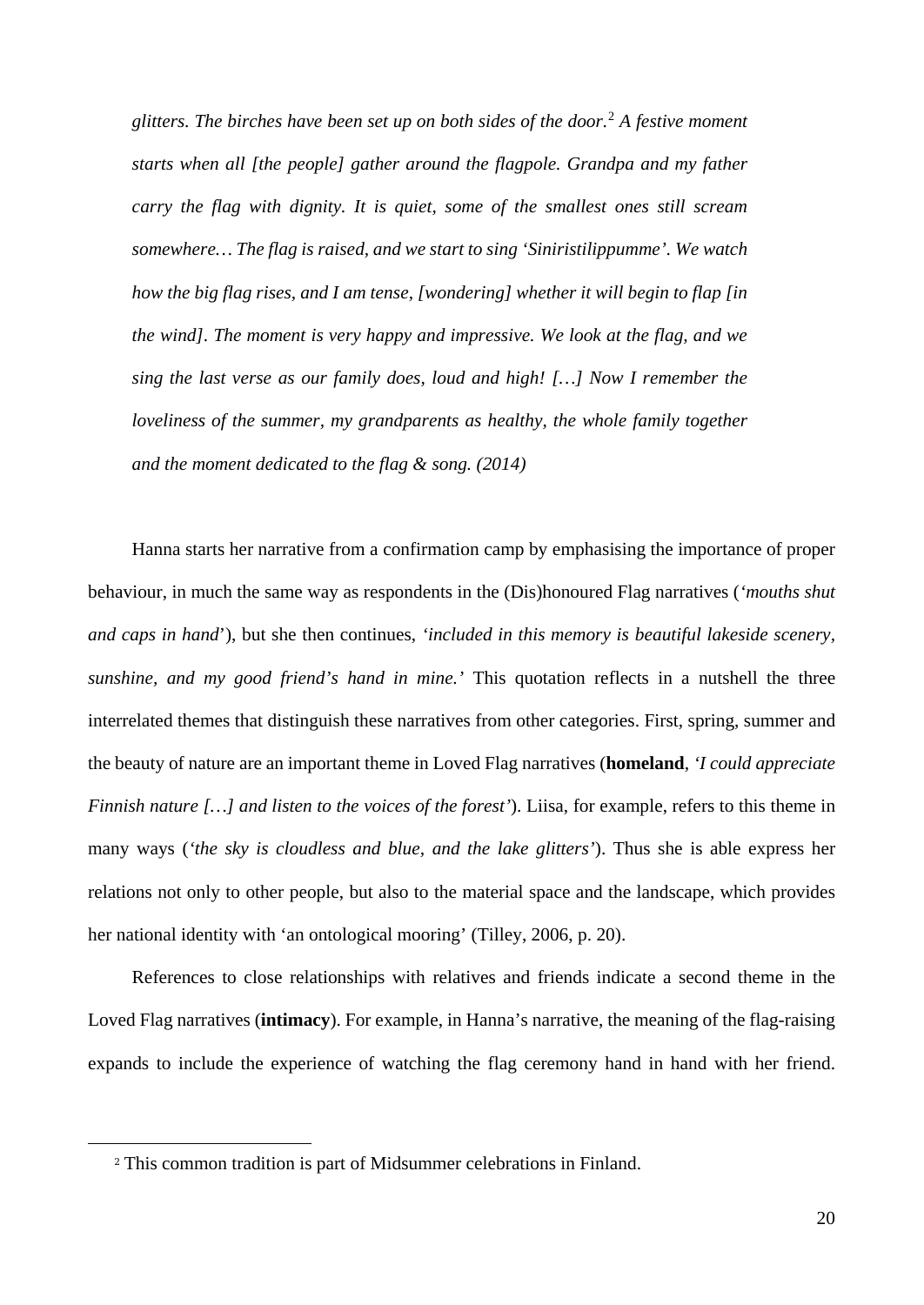Friendship is also present in the Deserved Flag narratives, but there the focus is on acceptance by others and successful performance. In his narrative, Ari emphasises intimacy by referring to another intimate 'ritual' – going to the sauna (*'the sauna is also heated'*). These two rituals, the flag-raising ceremony and going to the sauna, constituted a *homely moment*. In these narratives the flag ceremony is not only presented as a national ceremony; it is a ritual that highlights and strengthens friendships and family ties.

Liisa uses the present tense when reconstructing an autobiographical memory from Midsummer festivals at her grandparents' place and this emphasises its repeated nature and the vividness of the memory (Schiffrin, 1981). Then Liisa describes her whole family singing a song and watching as *'the big flag rises.'* Once again, social categories are intertwined and difficult to separate (**indivisible identities**): *'we look at the flag, and we sing the last verse as our family does, loud and high!'* As in Ari's narrative, the flag-raising ceremony is not only presented as a national ceremony; it is a family ritual.

Finally, the Loved Flag narratives differs from the other narratives in the third theme of **nostalgia**, which is closely interrelated with the other two. In all three narratives, the past ceremony is presented as a happy and nostalgic moment among friends or relatives; as in Ari's and Liisa's narratives, the memories usually come from far back in childhood, where one cannot return: *'I remember the loveliness of the summer, my grandparents as healthy, the whole family together.'* The final narrative below also illustrates the theme of nostalgia.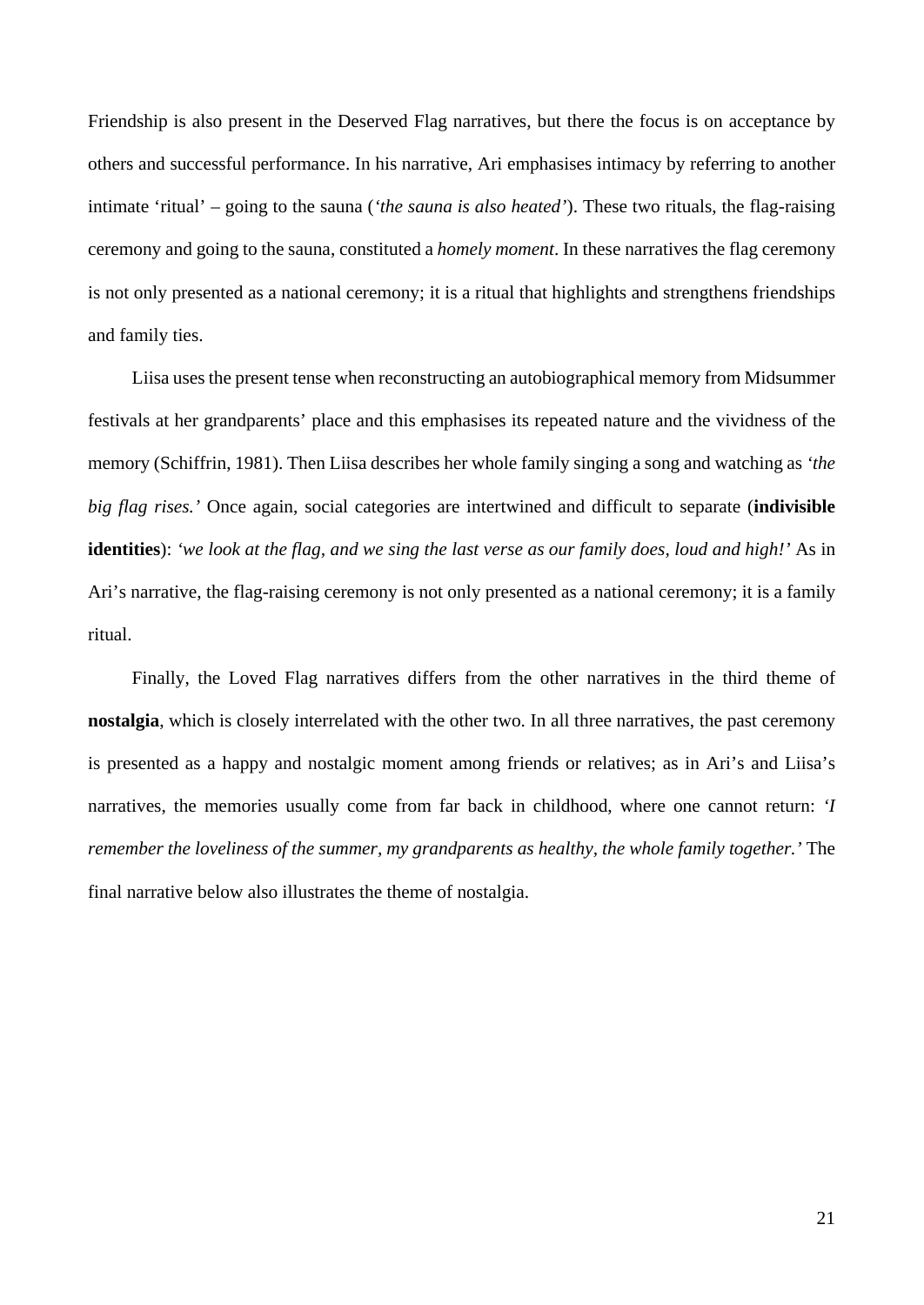#### *Anton:*

*One of my first memories related to the flag is raising it in the morning dew when we were at [place name] camp during one of my childhood summers. Watching the flag being raised against a backdrop of spruce trees glistening in the morning dew was a beautiful, wonderful sight. […] The memory does evoke feelings, but mostly about wanting to be an innocent child just for a day. On the other hand, one also wonders why people don't raise the flag any more. The strongest feeling is longing. (2008)*

Anton also describes a flag-raising ritual at summer camp, but unlike Hanna, Ari or Liisa, he does not mention other people or interactions between them. Rather he focuses on the beauty of the flag in the morning dew (*'a beautiful, wonderful sight'*)*.* It is a nostalgic and sensitive description, and he goes on to contrast those days with the present, wondering *'why people don't raise the flag any more'*. Similarly, he reflects on his lost childhood (*'wanting to be an innocent child just for a day'*), drawing a parallel between his childhood and raising the flag: just as his childhood is lost in the past, so is the flag-raising ritual. The meaning of the flag ceremony expands to symbolically represent all of childhood, as another respondent also points out: *'nice memories from childhood, happy childhood'.*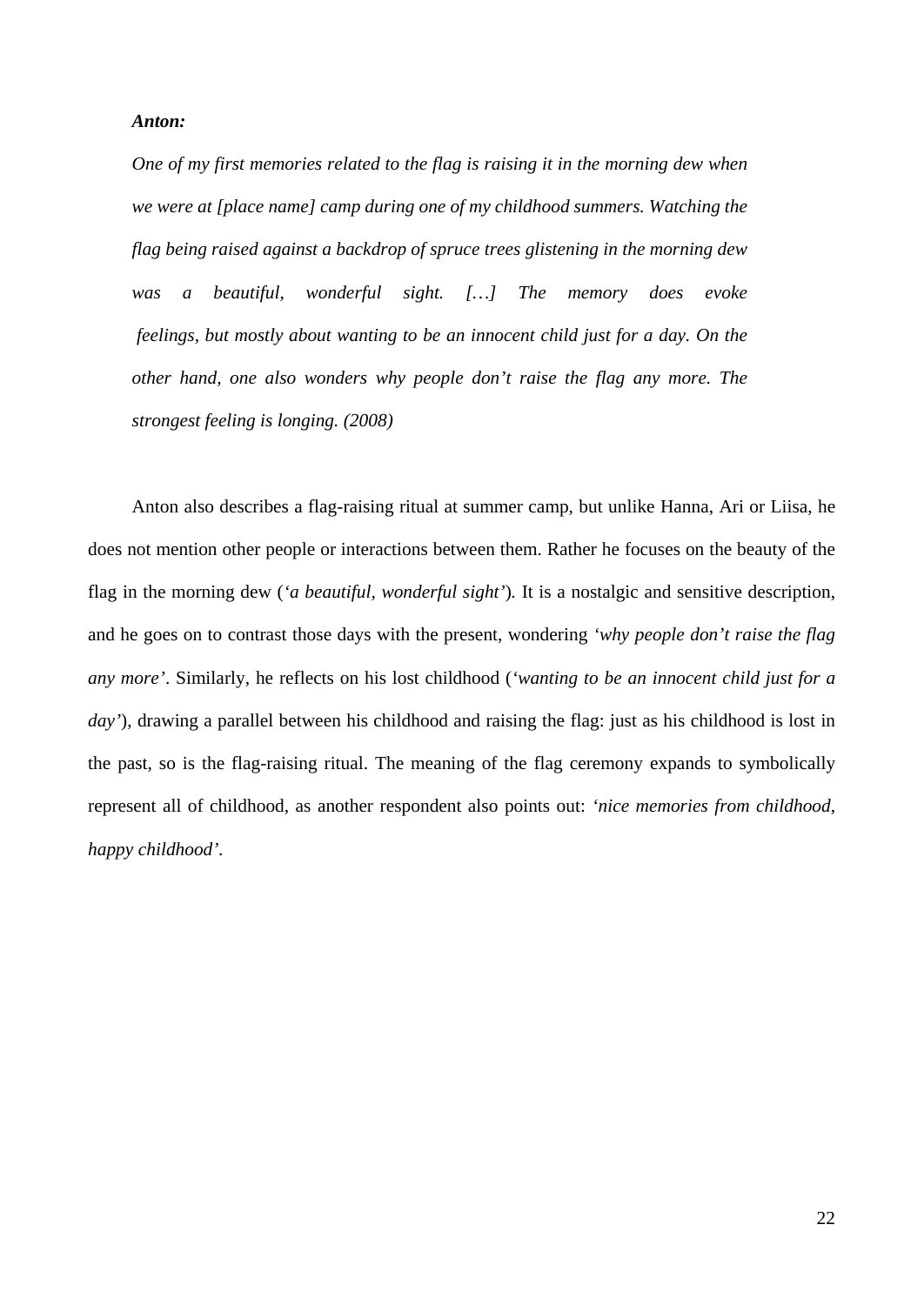#### **Discussion**

This paper has analysed adolescents' autobiographical narratives of flag ceremonies. It has identified nine themes that constituted the essence of three analytical categories. In the (Dis)honoured Flag narratives these themes touched on being part of a group, typically a large mass, of more or less disciplined bodies that were supposed to conduct an externally controlled action simultaneously. Depending on the respondents, they either attached patriotic or non-specifically positive meanings to this embodied practice or else defined it as meaningless or coercive. The Deserved and Loved Flag narratives typically focused on smaller groups. The themes of the Deserved Flag narratives discussed solo performances which were recognised and validated by significant others and accompanied by self-conscious emotions such as pride and shame. The Loved Flag narratives included nostalgic and intimate reconstructions of flag ceremonies with loved ones surrounded by beautiful nature. The ceremony was presented as a ritual which strengthened ties between the participants and produced moments of happiness and security. The theme of indivisible identities was shared by both Deserved and Loved Flag narratives. As this is the most important finding, I discuss it in more detail below.

These categories reflect different past experiences and meanings attached to the flag ceremony. They suggest that adolescents can have very different national identity-related experiences, although the collective act itself (flag-raising) and the performed collective identity (national identity) are the same. These experiences can be less or more emotionally important and include different material objects and people. Since it is likely that young people participate in numerous flag ceremonies, it follows that their memories, and hence the meanings they associate with their own national group, are multidimensional and can include contradictory elements. This was apparent in the data. The same respondent could depict school Independence Day celebrations as a coercive performance without emotional involvement, and then continue with warm summer memories of their grandparents. This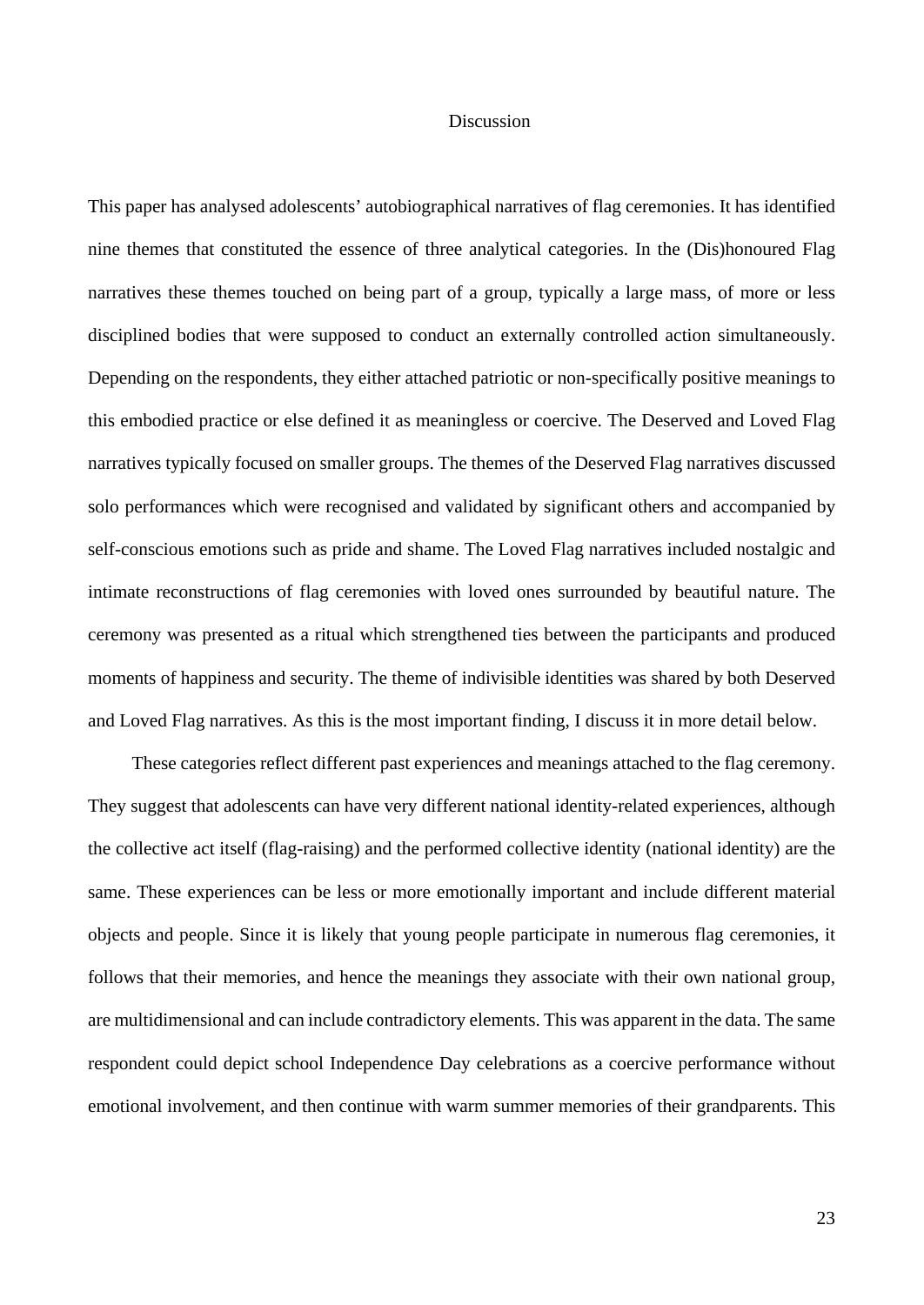also means that meanings associated with one's own national identity can be multidimensional and even contradictory.

This paper contributes to many sociopsychological debates. First, although the social identity approach emphasises that people have multiple and variable selves (Reicher & Hopkins, 2016), at least its traditional reading postulates that only one social category (i.e. collective identity) is psychologically salient to a specific individual at one specific moment (Turner, Hogg, Oakes, Reicher & Wetherell, 1987). Second, in socio-psychological studies, large-scale social categories (e.g. a nation) tend to be separated from intermediate categories (e.g. work networks) and face-to-face groups (e.g. a family) (Deaux & Martin, 2003; Easterbrook & Vignoles, 2013; Lickel, et al., 2000). However, as the analysis revealed, it was very difficult in narratives to separate different categories and group levels from each other because the meanings associated with social categories were inextricably related (see Loseke, 2007; Yuval-Davis, 2011) as the theme of 'indivisible identities' demonstrates.

There are probably at least two reasons why this theme was strongly visible in the narratives. The first relates to the nature of the reminiscence process: how people reconstruct meaningful autobiographical narratives from cultural objects through symbolically mediated embodied practices and shared conceptual symbols (see Introduction). The second relates to the nature of the spatial practices that respondents depicted in their narratives (Nightingale, 2011). To put it simply, according to these narratives, the defining moment of the ceremony was when people gathered around the flag. At this moment, both the national group and other contextually meaningful categories – such as gender and family (i.e. reference group, see Allport, 1954/1979) – were materialised for those who were participating (Tilley, 2006). This materialisation was actualised by symbols (e.g. the national flag), embodied practices (e.g. standing), the people present (e.g. family members) and other spatial objects (e.g. the cottage). At least three interrelated things follow from this materialization. (1) A nation is no longer only an 'imagined community' (Anderson, 1991), but is also an 'experienced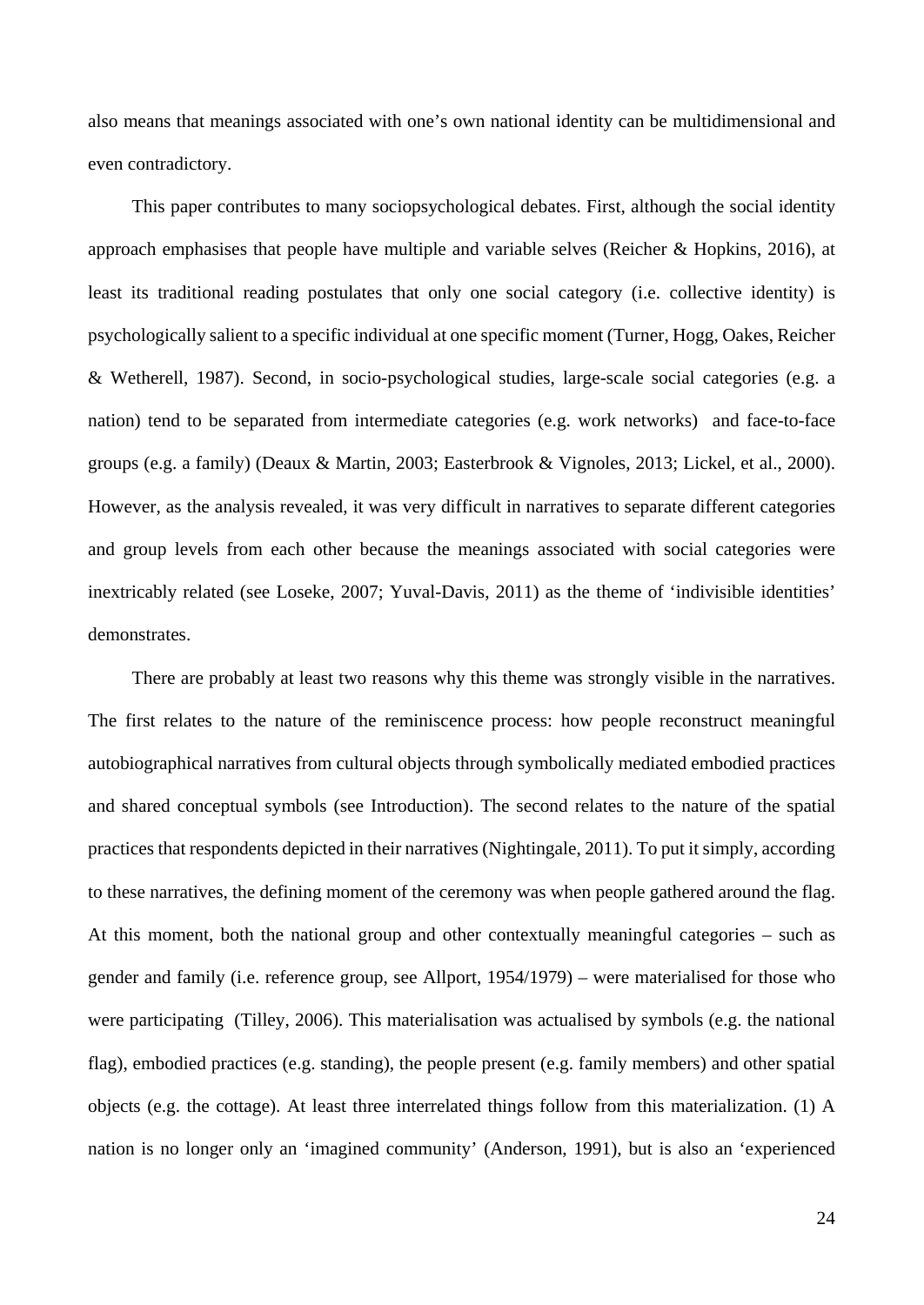community' with a particular embodied and material form, including important reference groups such as friends and relatives, sensory-motor experiences, specific places and artefacts (see Tilley, 2006). (2) Through synchronised actions, participants are able show their devotion to both the reference group and the nation simultaneously, and thus to strengthen the identity of both groups. (3) Dense ritual actions link the national context with this reference group and the meanings, moral norms and emotions associated with it (Stasch, 2011). For these reasons, the meanings associated with different social categories become fused in the autobiographical Deserved and Loved Flag narratives. In the (Dis)honoured Flag narratives this fusion does not happen, because in them the focus is only on the category of national flag and ceremony. One reason for this might be that most of these narratives were from a school context, which did not afford any roles or social categories other than those of being part of a large mass of Finnish students.

This finding is important for various reasons. It shows that the emotional power of national identity has deep roots in people's everyday lives, in close relationships and intimate moments. It also shows that, although the meanings associated with different social categories cannot be reductively conflated, they can be mutually constitutive, and we are not usually able to distinguish between them in the flow of everyday life (Yuval-Davis, 2011) or in our embodied holistic memory reconstructions (see e.g. Barsalou et al., 2005). Finally, it underlines the important role of bottomup processes in the formation of national identities as well as the role of group-related autobiographical memories in them. Thus although people with access to power try to control our embodied memories through collective events and habits (Bell, 2003; Connerton, 1989), in the end the meanings associated with these events cannot be totally controlled.

Second, this study has shown that respondents were able to reconstruct various autobiographical narratives evoked by a single picture of national flag. Thanks to this ability of material objects to transmit meanings over time and space (Tilley, 2011), a national flag was a symbol not only of the nation, but also of a loving grandfather, home and nature, for example. This finding demonstrates that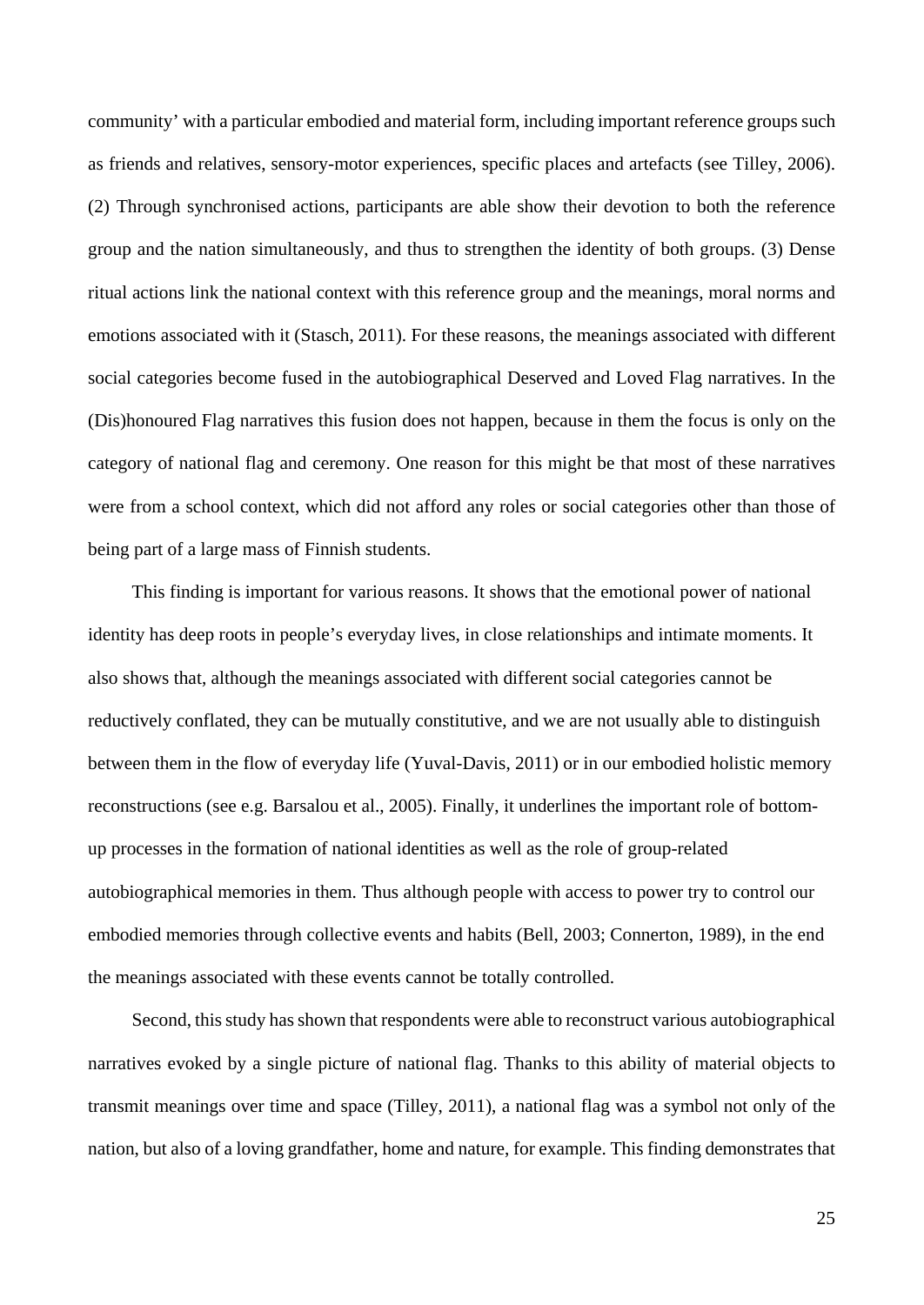the private and collective, material and immaterial meanings associated with different social categories intersect in national symbols, which further explains the emotional power of the nation category. This ability of material symbols might also shed more light on whether and how national ceremonies or other collective events can produce long-lasting emotional ties and identities. Material objects and embodied practices in these events both produce and conserve meanings, and then transmit those meanings to other contexts. In this way their presence provides the collective identity with continuity and reminds people in new situations of the group's important values and norms. Thus, the long-lasting effects of collective events may be due not only to discourses or memory reconstructions, but also to materiality and its ability to organise experience.

Finally, in the narratives, references to the intergroup comparisons that are at the core of social identity theory (Tajfel & Turner, 1979) were missing; apart from one respondent<sup>[3](#page-25-0)</sup>, none explicitly referred to out-groups. This finding is line with socio-psychological literature, which states that ingroups are psychologically primary (Brewer, 1999). However, otherness was not wholly absent from the narratives. Although the ceremony was often depicted as a warm-hearted manifestation of banal nationalism, at the symbolic level war, defence of the borders and the ideal of sacrifice were present (see Paasi, 1996; Tepora, 2007). A few respondents referred to Second World War veterans. Furthermore, some reported that during the flag ceremony they sang the 'Flag Song', which goes: *'Our blue cross flag, we swear to the heart: to live and die for you is our highest desire.'* This finding contributes to the debate on whether 'hot' and 'banal' nationalism can be analytically divided, as Billig (1995) proposes ( e.g. Paasi, 2016). It suggests that at the level of autobiographical narratives and embodied practices, these different forms of nationalism merge into one integrated whole.

This study also contributes to the national socialisation literature. It supports the notion that one's experiences in childhood can be an important resource for national identity construction; some respondents even symbolically linked their entire childhoods to a flag ceremony. Parallel findings

<span id="page-25-0"></span>-

<sup>&</sup>lt;sup>3</sup> Furthermore, there were two respondents who referred to Finns as an outgroup.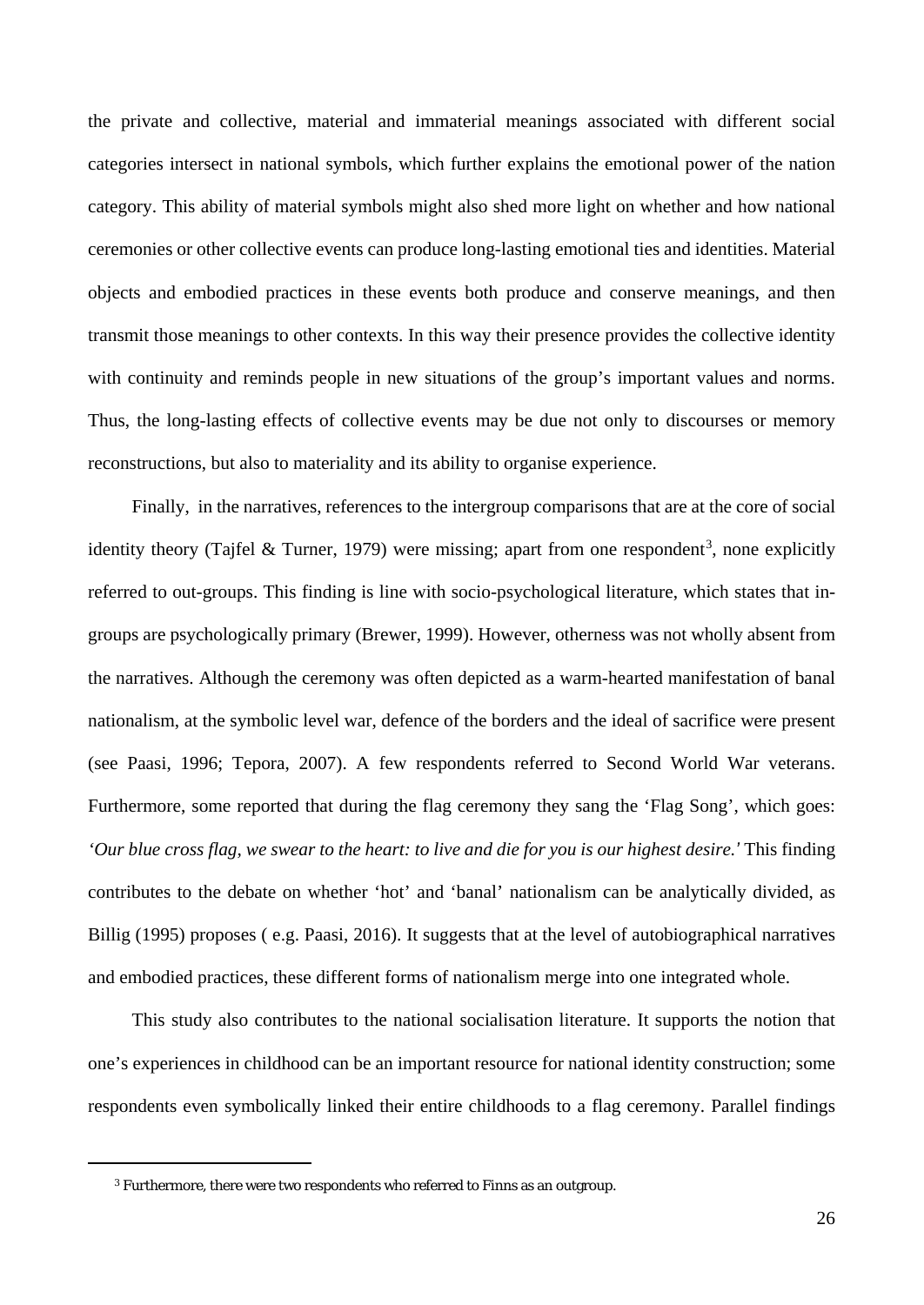have been noted among adults as well (Bazuin-Yoder, 2011; Koester, 1997). This study also demonstrates that the meanings of honour and loyalty emphasised by nationalist ideology (Poole, 1999) are learned in family, peer and school contexts (Barrett, 2007; Muldoon, O'Donnell & Minescu, 2017; Stern, 1995) and that grandfathers in particular may play a special role in this process. Indeed, many of the narratives referred to tight control over who was allowed to touch the flag, and if the gender of an adult flag raiser was mentioned, it was a male and usually an elderly male. This is in line with previous research on the gendered nature of nationalism in different countries (Hogan, 2003). National ceremonies, like most rituals, maintain and duplicate the hierarchy of wider society (Stasch, 2011).

The strengths of this study include the fact that respondents were not specifically asked to produce autobiographical narratives about flag ceremonies, and that the data were collected at three time points. The content of the narratives was very similar each time. Furthermore, the questionnaire data allowed comparisons of the levels of national attachment and background variables between those who did and did not write about flag ceremonies. Given that national attachment was measured only after the essays were written, we do not know whether respondents' levels of national attachment affected their choice of picture. Other limitations of this study include the fact that the essays were collected only from upper-secondary-school students, and no young people from other contexts were included. Furthermore, the data were collected during school lessons, which might have produced more normative answers than would be collected in other contexts.

This study raises many new topics for future research. One important task would be to analyse gender differences in these kinds of autobiographical narrative. In the present study, girls provided more autobiographical narratives about flag ceremonies than boys, and their essays were usually longer and more detailed. This difference may, however, reflect differences in writing skill and motivation rather than in actual memories; there is a large gender gap in language skills in Finland (Torppa, Eklund, Sulkunen, Niemi & Ahonen, 2018). This is why it would also be important to use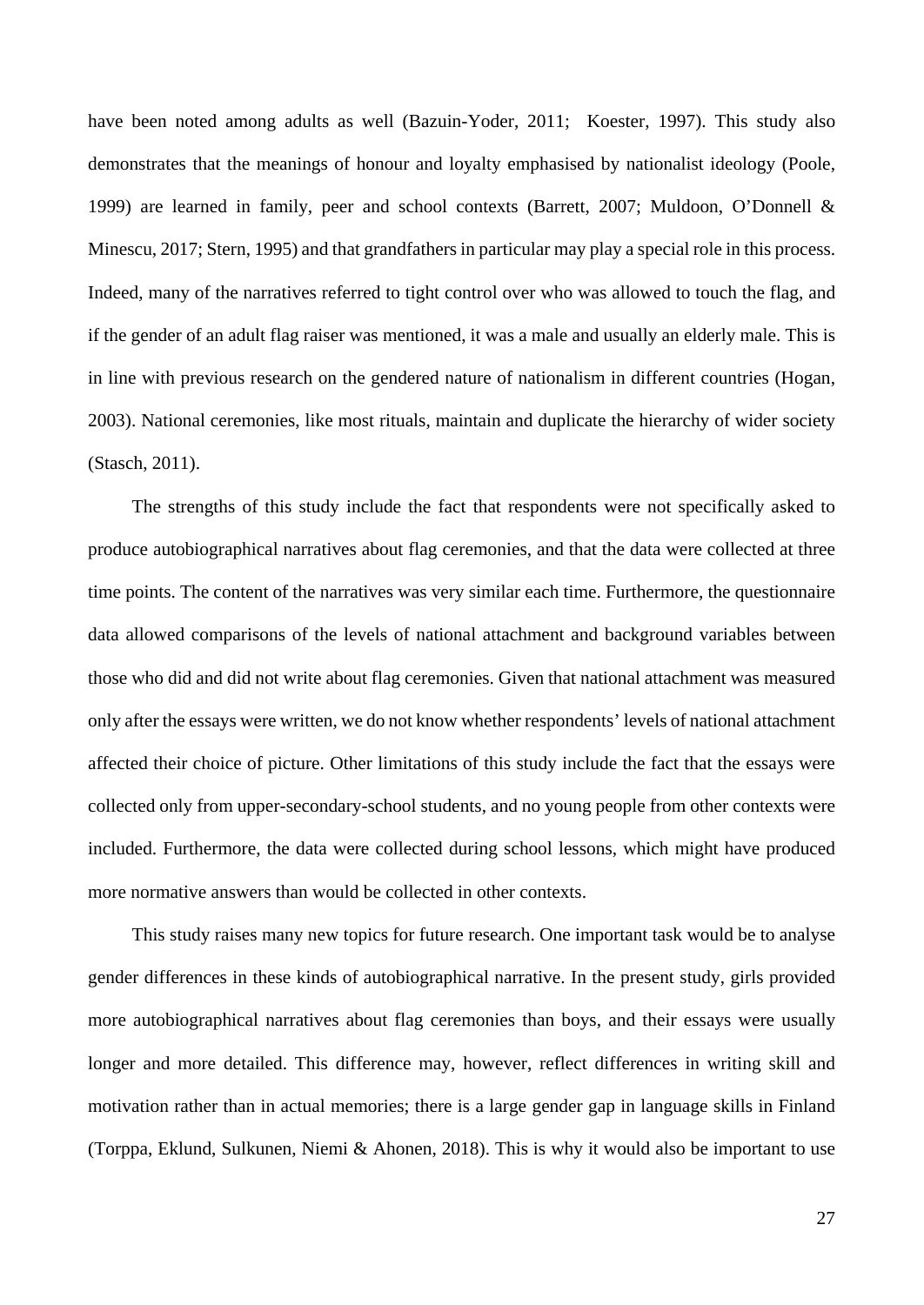different data collection methods that are less dependent on writing skill and motivation. In addition, it would be important to better understand whether different autobiographical narratives regarding national flag ceremonies reflect differences in the political attitudes of the respondents or their parents, for example. It is clear that the use of a national flag can be a politically contested issue. Finally, almost all the respondents belonged to the national majority group. Hence, it would be important to analyse the kinds of autobiographical narrative that minority group members associate with the national symbols of their host nation.

To conclude, this study provides novel information about adolescents' autobiographical memories of flag ceremonies in Finland, including experiences of being accepted, being part of a larger whole and being loved. It further highlights that when national identity is studied from the perspective of social psychology, understanding it as a single social category is not sufficient. Instead, analysis must take into account the various ways it intersects with other social categories in individuals' pasts, and how these different, interrelated social categories and their associated meanings affect the way past experiences are emotionally and mentally recreated in the national meaning-making process in the present.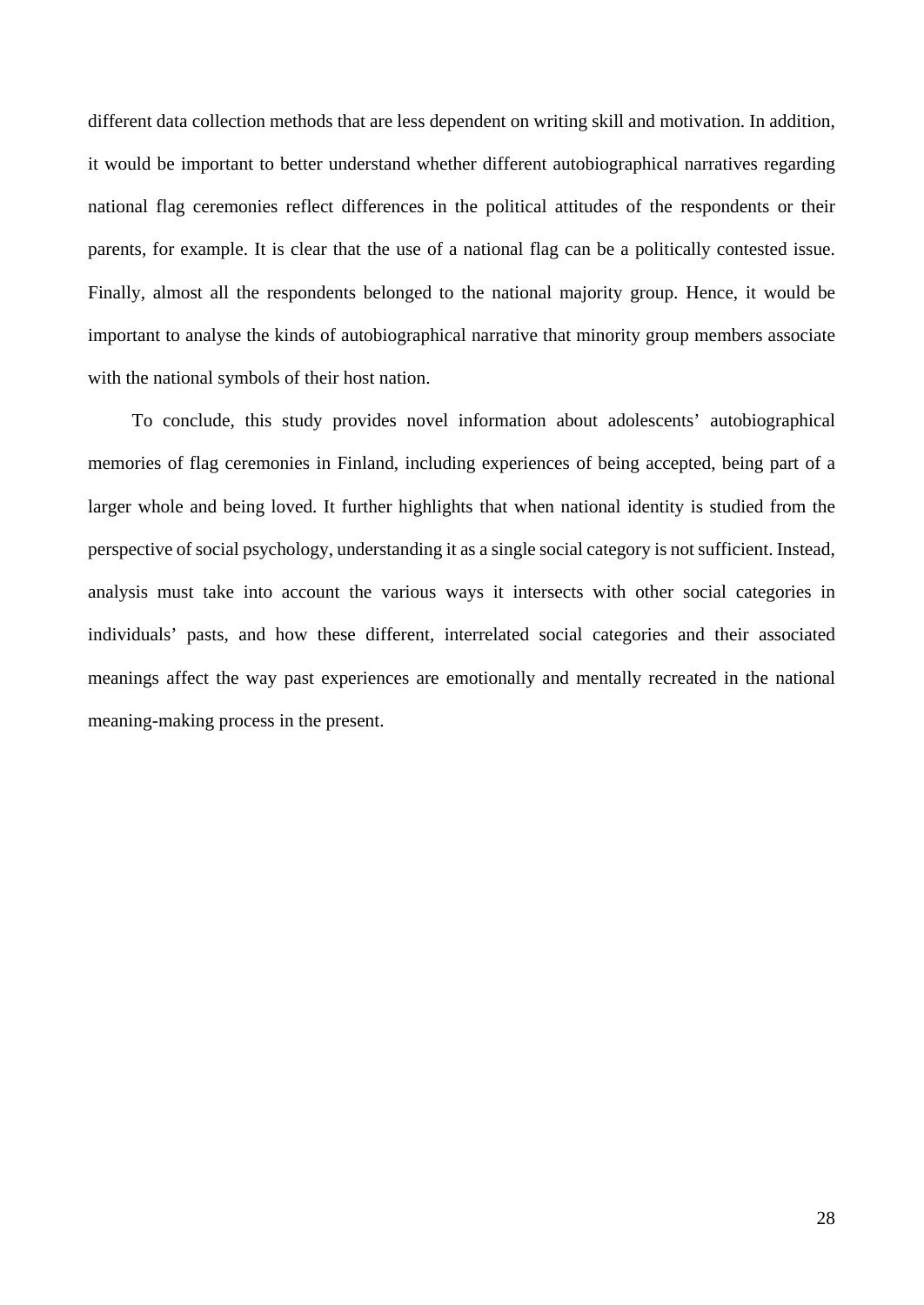## References

Alapuro, R. (1988). *State and revolution in Finland*. Berkeley: University of California Press.

- Alapuro, Risto. 1997. *Suomen älymystö Venäjän varjossa*. Helsinki:Tammi.
- Allport, G.W. (1954/1979). The nature of prejudice: 25th anniversary edition. New York: Perseus Books Publishing.
- Anderson, B. (1991). *Imagined communities: Reflections on the origin and spread of nationalism* (second revised edition). London: Verso.
- Barrett, M. (2007). *Children's knowledge, beliefs and feelings about nations and national groups.* Hove: Psychology Press.
- Bartlett, F. C. (1932). *Remembering: An experimental and social study.* Cambridge: Cambridge University Press.
- Barsalou, L.W., Barbey, A. K., Simmons, W. K., & Santos, A. (2005). Embodiment in religious knowledge. *Journal of Cognition and Culture*, *5*, 14–57.
- Bazuin-Yoder, A. (2011). Positive and negative childhood and adolescent identity memories stemming from one's country and culture-of-origin: A comparative narrative analysis. *Child & Youth Care Forum*, *40*, 77–92.
- Becker, J. C., Butz, D. A., Sibley, C. G., Barlow, F. K., Bitacola, L. M., Christ, O., … Wright, S. C. (2017). What do national flags stand for? An exploration of associations across 11 countries. *Journal of Cross-Cultural Psychology*, *48*, 335–352.
- Bell, D. (2003). Mythscapes: Memory, mythology, and national identity. *British Journal of Sociology*, *54*, 63–81.
- Berenskoetter, F. (2014). Parameters of a national biography. *European Journal of International Relations*, *20*, 262–288.
- Billig, M. (1995). *Banal nationalism*. London: Sage.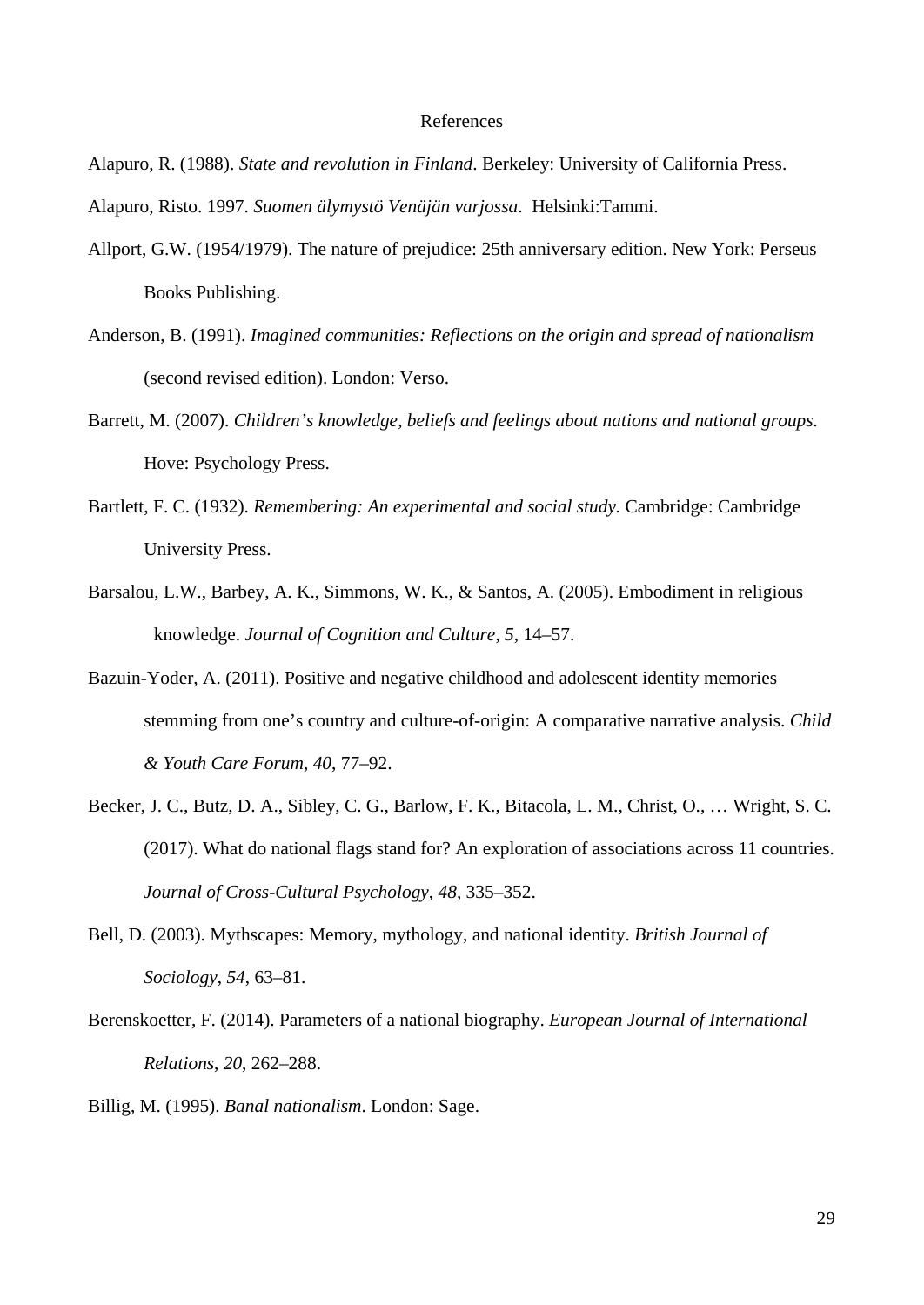- Brewer, M. B. (1999). The psychology of prejudice: Ingroup love and outgroup hate? *Journal of Social Issues*, *55*, 429–444.
- Burke, K. (1966). *Language as symbolic action: Essays on life, literature and method*. Berkeley: University of California Press.
- Cheung, C.-K., & Li, J. C.-M. (2011). Ritualized interaction for the advancement of children's national identification in Hong Kong. *Journal of Applied Social Psychology*, *41*, 1486–1513.
- Comrie, B. (1976). *Aspect: An introduction to the study of verbal aspect and related problems*. Cambridge: Cambridge University Press.
- Connerton, P. (1989). *How societies remember*. Cambridge: Cambridge University Press.
- Deaux, K., & Martin, D. (2003). Interpersonal networks and social categories: Specifying levels of context in identity processes. *Social Psychology Quarterly*, *66*, 101–117.
- Drury, J., & Reicher, S. (2005). Explaining enduring empowerment: A comparative study of collective action and psychological outcomes. *European Journal of Social Psychology*, *35*, 35–58.
- Easterbrook, M., & Vignoles, V. L. (2013). What does it mean to belong? Interpersonal bonds and intragroup similarities as predictors of felt belonging in different types of groups. *European Journal of Social Psychology*, *43*, 455–462.
- Edensor, T. (2006). Reconsidering national temporalities: Institutional times, everyday routines, serial spaces and synchronicities. *European Journal of Social Theory*, *9*, 525–545.
- Ezzy, D. (1998). Theorizing narrative identity: Symbolic interactionism and hermeneutics. The Sociological Quarterly, *39*, 239-252.
- Ferguson, M. J., & Hassin, R. R. (2007). On the automatic association between America and aggression for news watchers. *Personality and Social Psychology Bulletin*, *33*, 1632–1647.

Finell, E. (2005). *Kansallista identiteettiä kartoittamassa. Kansalliset symbolit ja niihin liittyvät muistot ja tunteet.* Unpublished master's thesis. University of Helsinki.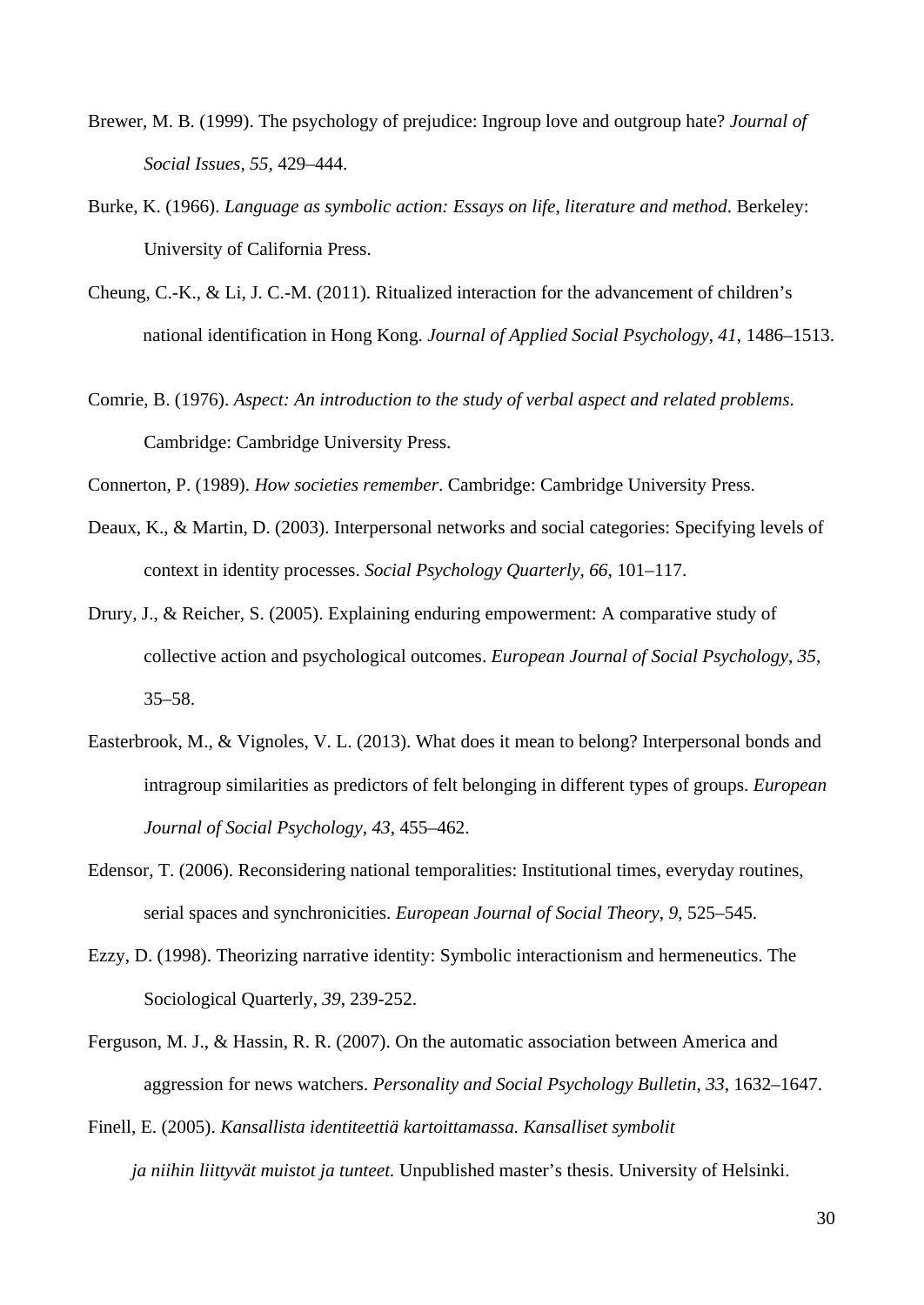- Finell, E. (2012). *National symbols, their meanings and how they relate to national identification, outgroup attitudes and national sentiments: Rhetorical, correlational and experimental studies.* Helsinki: Publications of the Department of Social Research, 2012/12.
- Griswold, W. (1987). The fabrication of meaning: Literary interpretation in the United States, Great Britain, and the West Indies. *American Journal of Sociology*, *92*, 1077–1117.
- Hogan, J. (2003). Staging the nation: Gendered and ethnicized discourses of national identity in Olympic opening ceremonies. *Journal of Sport and Social Issues*, *27*, 100–123.
- Klein, O., Spears, R., & Reicher, S. (2007). Social identity performance: Extending the strategic side of SIDE. *Personality and Social Psychology Review*, *11*, 28–45.

Klinge, M. (1982). *Suomen sinivalkoiset värit* (second edition). Helsinki: Otava.

- Koester, D. (1997). Childhood in national consciousness and national consciousness in childhood. *Childhood*, *4*, 125–142.
- Krippendorff, K. (2004). *Content analysis: An introduction to its methodology* (second edition). Thousand Oaks: Sage.
- Lickel, B., Hamilton, D. L., Wieczorkowska, G., Lewis, A., Sherman, S. J., & Uhles, A. N. (2000). Varieties of groups and the perception of group entitativity. *Journal of Personality and Social Psychology*, *78*, 223–246.
- Liikanen, I. (2005). Kansallinen yhtenäisyys ja kansanvalta suomalainen nationalismi. In J. Pakkasvirta & P. Saukkonen (Eds.), *Nationalismit* (pp. 222–245). Helsinki: WSOY.
- Liu, J. H., & Hilton, D. J. (2005). How the past weighs on the present: Social representations of history and their role in identity politics. *British Journal of Social Psychology*, *44*, 537–556.
- Loseke, D. R. (2007). The study of identity as cultural, institutional, organizational, and personal narratives: Theoretical and empirical integrations. *Sociological Quarterly*, *48*, 661–688.

McAdams, D. P. (2001). The psychology of life stories. *Review of General Psychology*, *5*, 100–122.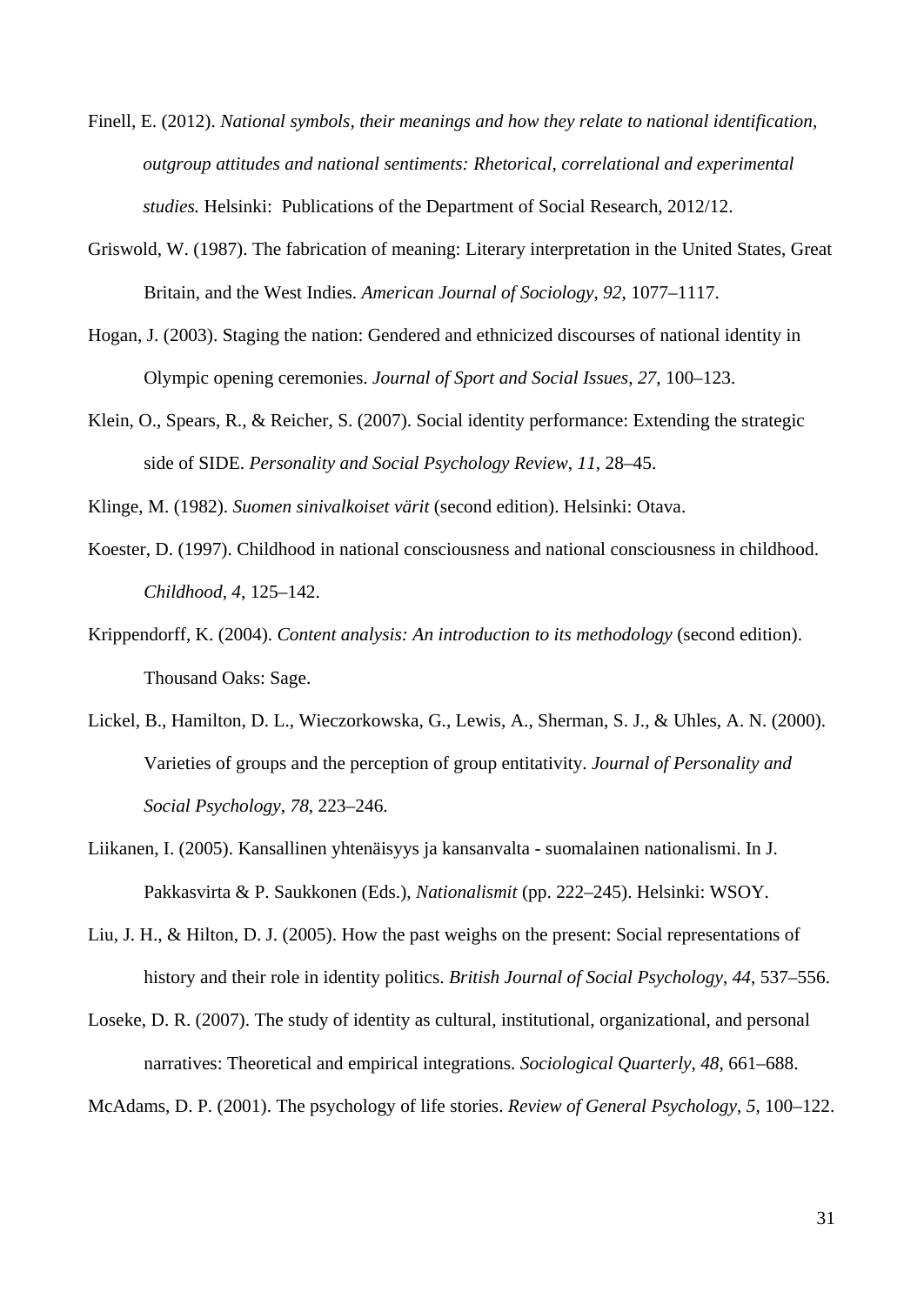- McLean, K. C. (2005). Late adolescent identity development: narrative meaning making and memory telling. *Developmental Psychology*, *41*, 683–691.
- Muldoon, O. T., McLaughlin, K., & Trew, K. (2007). Adolescents' perceptions of national identification and socialization: A grounded analysis. *British Journal of Developmental Psychology*, *25*, 579–594.
- Muldoon, O. T., O'Donnell, A. T., & Minescu, A. (2017). Parents' and children's understanding of their own and others' national identity: The importance of including the family in the national group. *Journal of Community & Applied Social Psychology*, *27,* 347-357.
- Nelson, K., & Fivush, R. (2004). The emergence of autobiographical memory: A social cultural developmental theory. *Psychological Review*, *111*, 486–511.
- Neville, F., & Reicher, S. (2011). The experience of collective participation: Shared identity, relatedness and emotionality. *Contemporary Social Science*, *6*, 377–396.
- Nightingale, A. J. (2011). Bounding difference: Intersectionality and the material production of gender, caste, class and environment in Nepal. *Geoforum*, *42*, 153–162.
- O'Donnell, A. T., Muldoon, O. T., Blaylock, D. L., Stevenson, C., Bryan, D., Reicher, S. D., & Pehrson, S. (2016). 'Something that unites us all': Understandings of St Patrick's Day parades as representing the Irish national group. *Journal of Community & Applied Social Psychology*, *26*, 61–74.
- Paasi, A. (1996). Territories, boundaries and consciousness: The changing geographies of the Finnish-Russian border. New York: Wiley.
- Paasi, A. (2016). Dancing on the graves: Independence, hot/banal nationalism and the mobilization of memory. *Political Geography*, *54*, 21–31.
- Pennebaker, J. W., Paez, D., & Rimé, B. (Eds). (1997). *Collective memory of political events: Social psychological perspectives*. Mahwah: Lawrence Erlbaum Associates.

Poole, R. (1999). *Nation and identity*. New York: Routledge.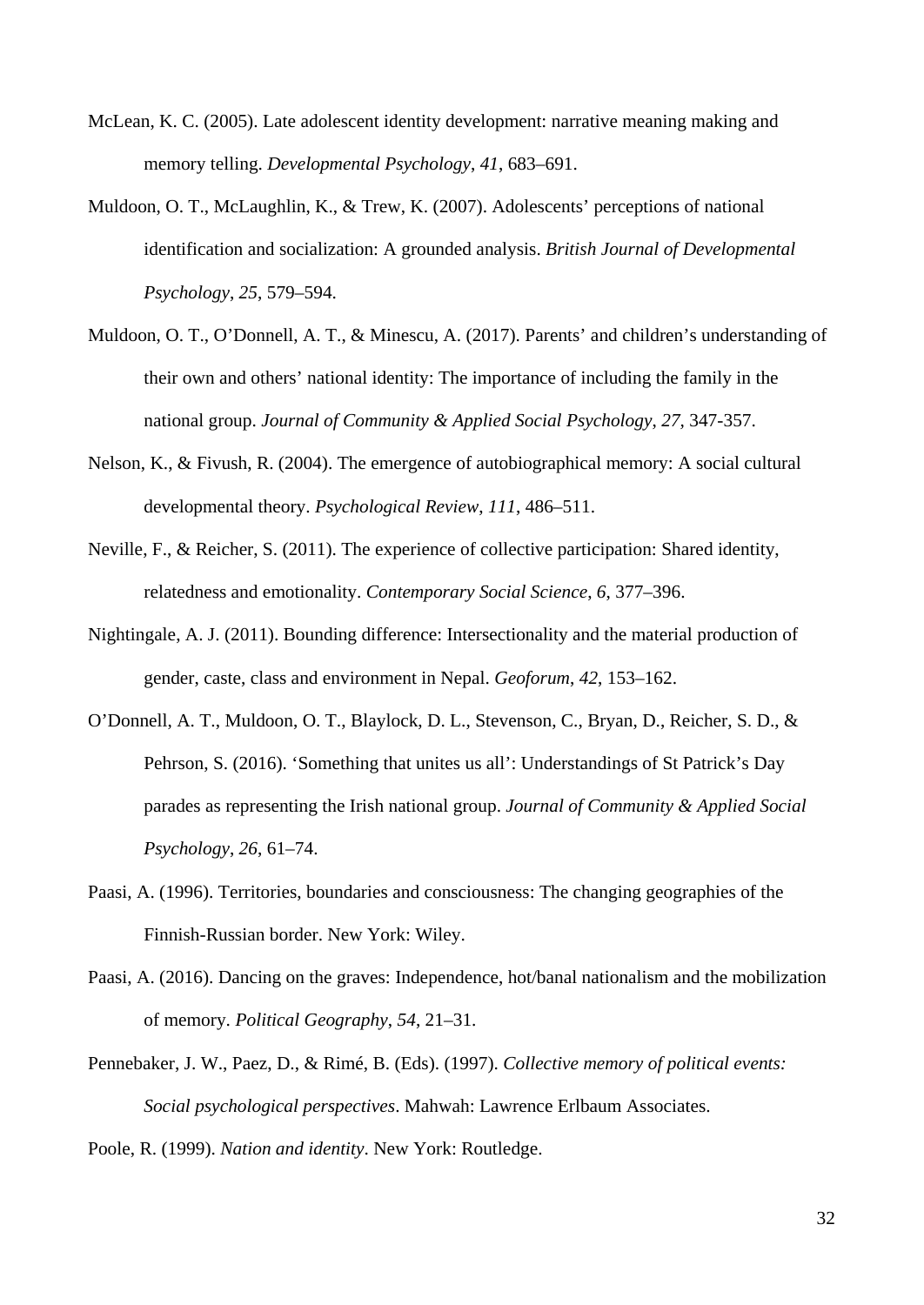Reicher, S., & Hopkins, N. (2016). Perception, action, and the social dynamics of the variable self. *Psychological Inquiry*, *27*, 341–347.

Riessman, C. K. (2008). *Narrative methods for the human sciences*. London: Sage.

- Rippberger, S. J., & Staudt, K. A. (2003). *Pledging allegiance. Learning nationalism at the El Pazo-Juarez border*. London: Routledge.
- Saukkonen, P. (1999). *Suomi, Alankomaat ja kansallisvaltion identiteettipolitiikka*. Helsinki: Suomalaisen Kirjallisuuden seura.
- Schiffrin, D. (1981). Tense variation in narrative. *Language*, *57*, 45–62.
- Schuman, H., & Scott, J. (1989). Generations and collective memories. *American Sociological Review*, *54*, 359–381.
- Shotter, J. (1990). The social construction of remembering and forgetting. In D. Middleton & D. Edwards (Eds.), *Collective remembering* (pp. 120–138). London: Sage.
- Stasch, R. (2011). Ritual and oratory revisited: The semiotics of effective action. *Annual Review of Anthropology*, *40*, 159–174.
- Stern, P. C. (1995). Why do people sacrifice for their nations? *Political Psychology*, *16*, 217–235.
- Tajfel, H., & Turner, J. (1979). An integrative theory of intergroup conflict. In W. G. Austin & S. Worchel (Eds.), *The social psychology of intergroup relations* (pp. 33–47). Monterey: Brooks Cole.
- Tepora, T. (2007). Redirecting violence: The Finnish flag as a sacrificial symbol, 1917–1945. *Studies in Ethnicity and Nationalism*, *7*, 153–170.
- Tilley, C. (2006). Introduction: Identity, place, landscape and heritage. *Journal of Material Culture*, *11*, 7–32.
- Tilley, C. (2011). Materializing identities: An introduction. *Journal of Material Culture*, *16*, 347– 357.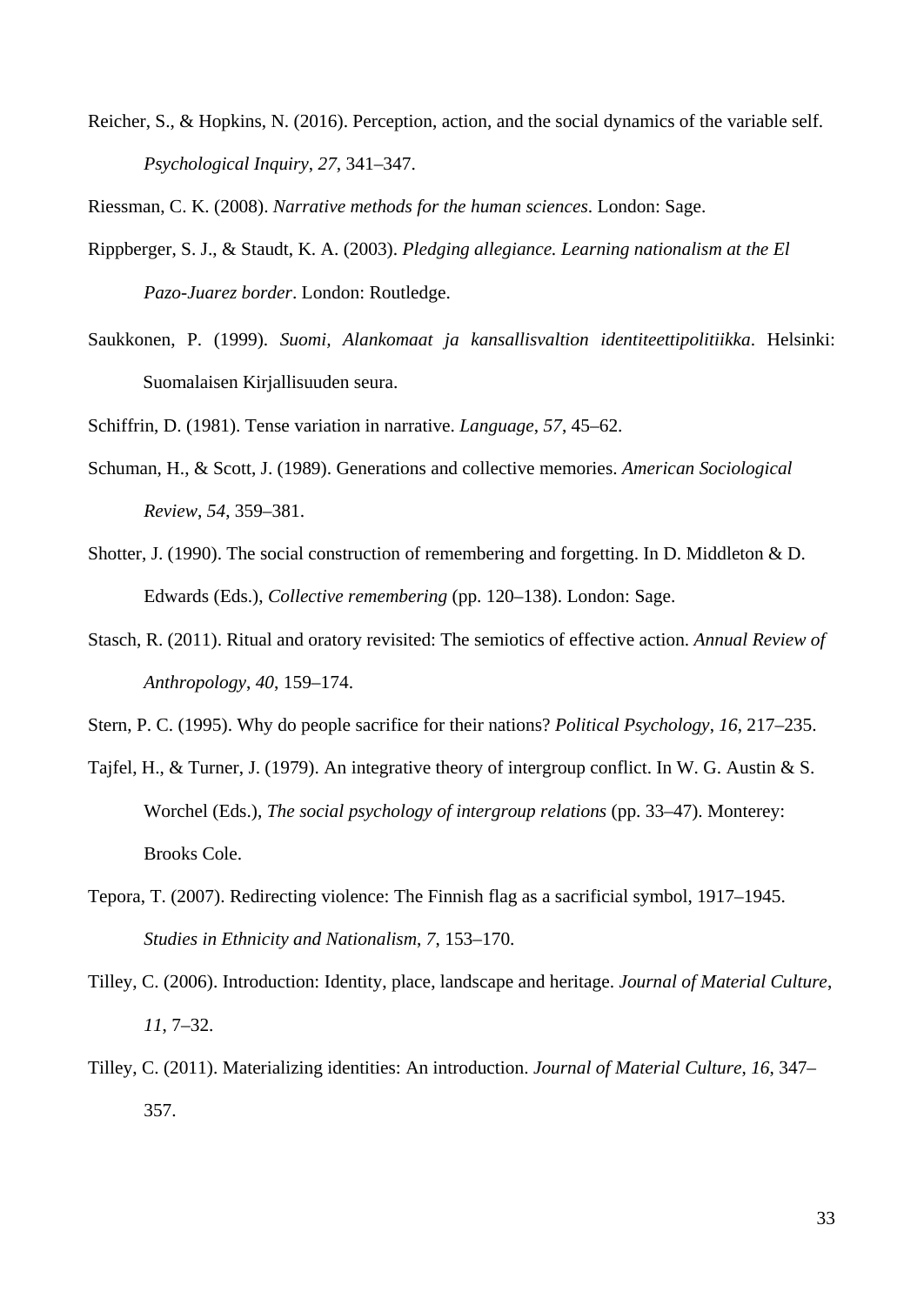- Torppa, M., Eklund, K., Sulkunen, S., Niemi, P., & Ahonen, T. (2018). Why do boys and girls perform differently on PISA Reading in Finland? The effects of reading fluency, achievement behaviour, leisure reading and homework activity. *Journal of Research in Reading*, *41*, 122-139.
- Turner, J. C., Hogg, M. A., Oakes, P. J., Reicher, S. D., & Wetherell, M. S. (1987). *Rediscovering the social group: A self-categorization theory*. Oxford: Blackwell.
- van Dijck, J. (2006). Record and hold: Popular music between personal and collective memory. *Critical Studies in Media Communication*, *23*, 357–374.
- Wetherell, M. (2014). Affect and banal nationalism. A practical dialogic approach to emotion. In C. Antaki & S. Condor (Eds.), Rhetoric, ideology and social psychology. Essays in honour of Michael Billig (pp. 137-150). Hove: Routledge.
- Yuval-Davis, N. (2011). *The politics of belonging: Intersectional contestations*. London: Sage.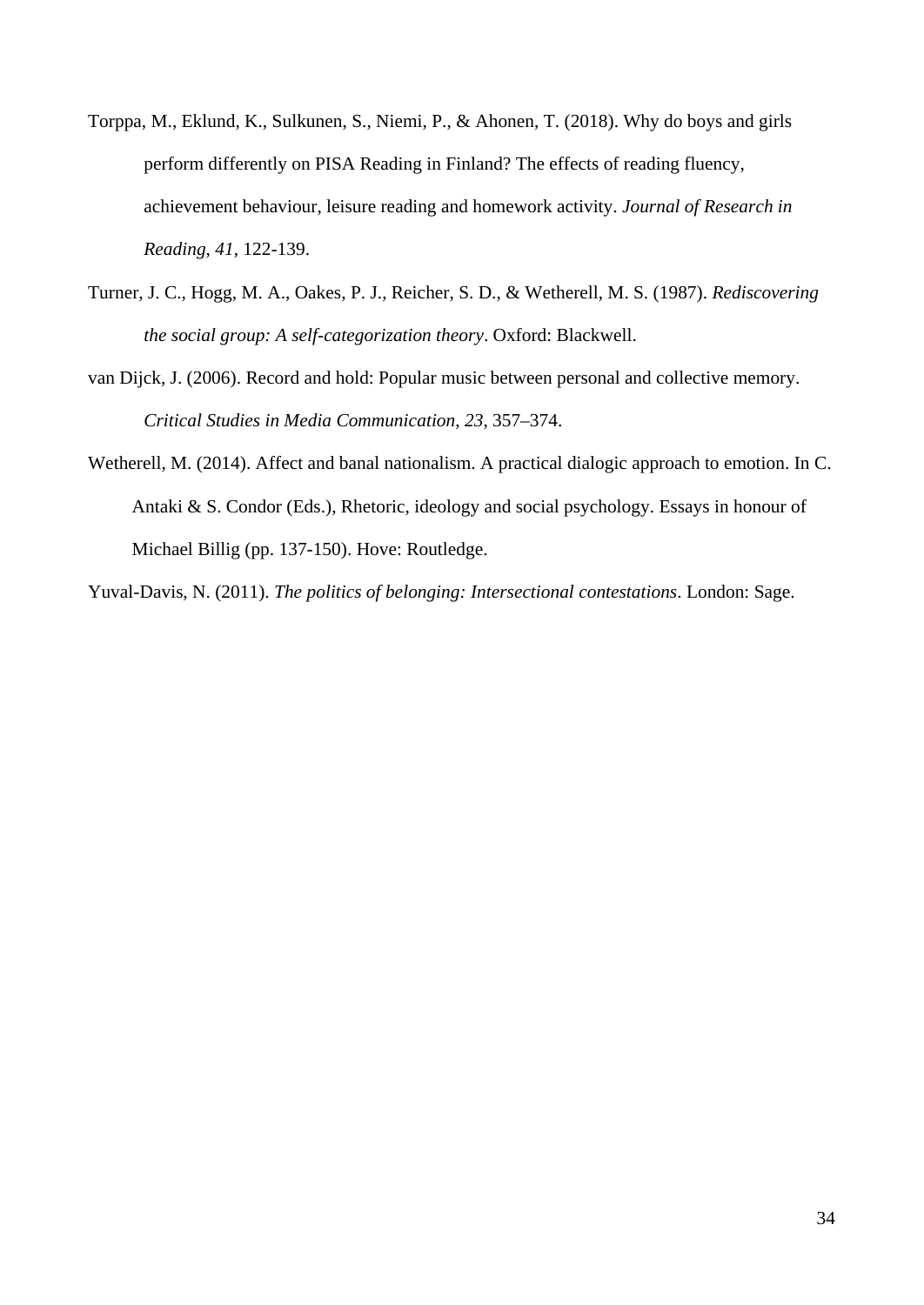# Appendix 1



**Figure 1. The flag picture (Kolho, M./Lehtikuva (1999). Facts about Finland. Helsinki: Otava)**